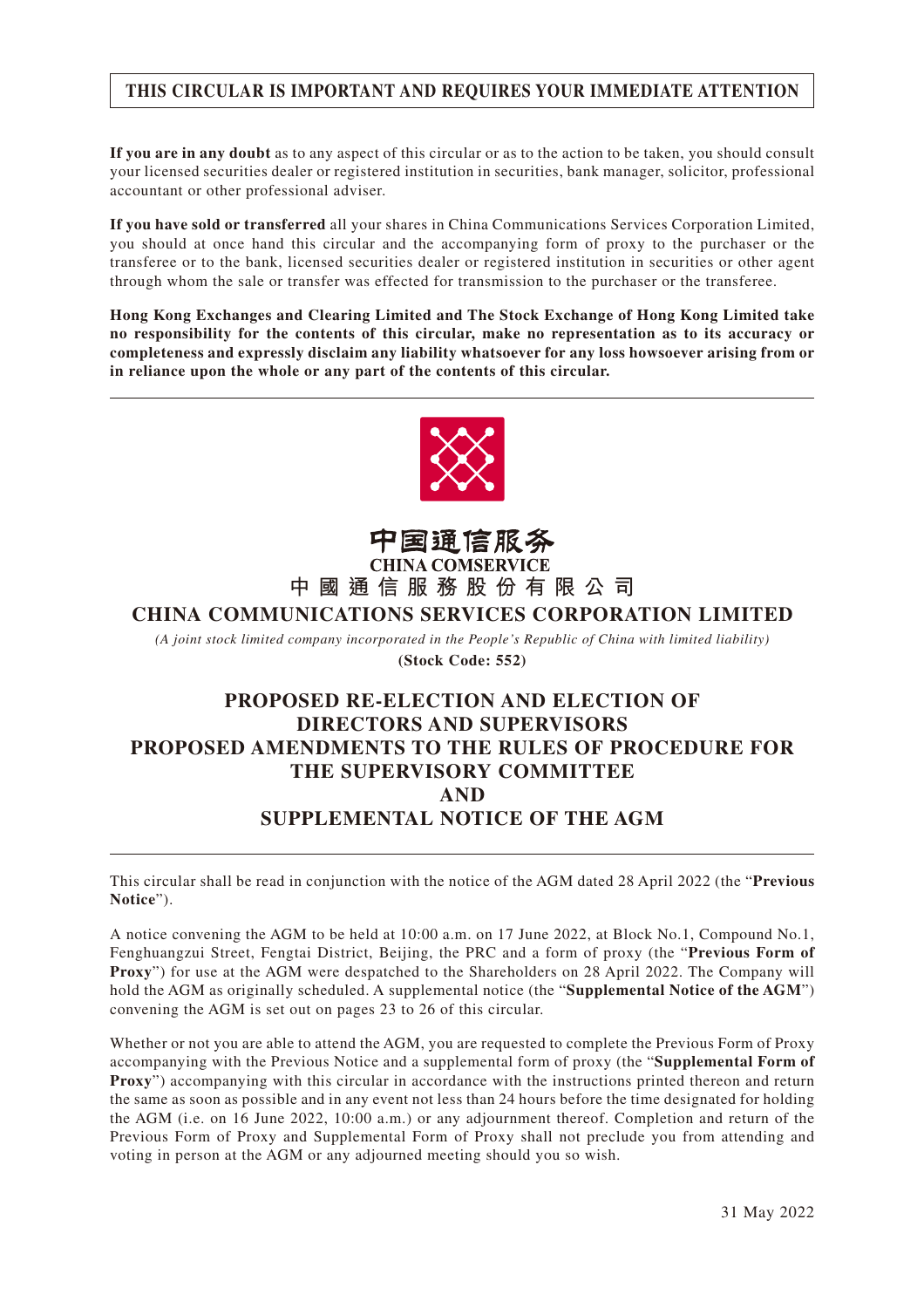#### **CONTENTS**

#### *Pages*

| Appendix II - Details of the Proposed Amendments to the Rules of |  |
|------------------------------------------------------------------|--|
|                                                                  |  |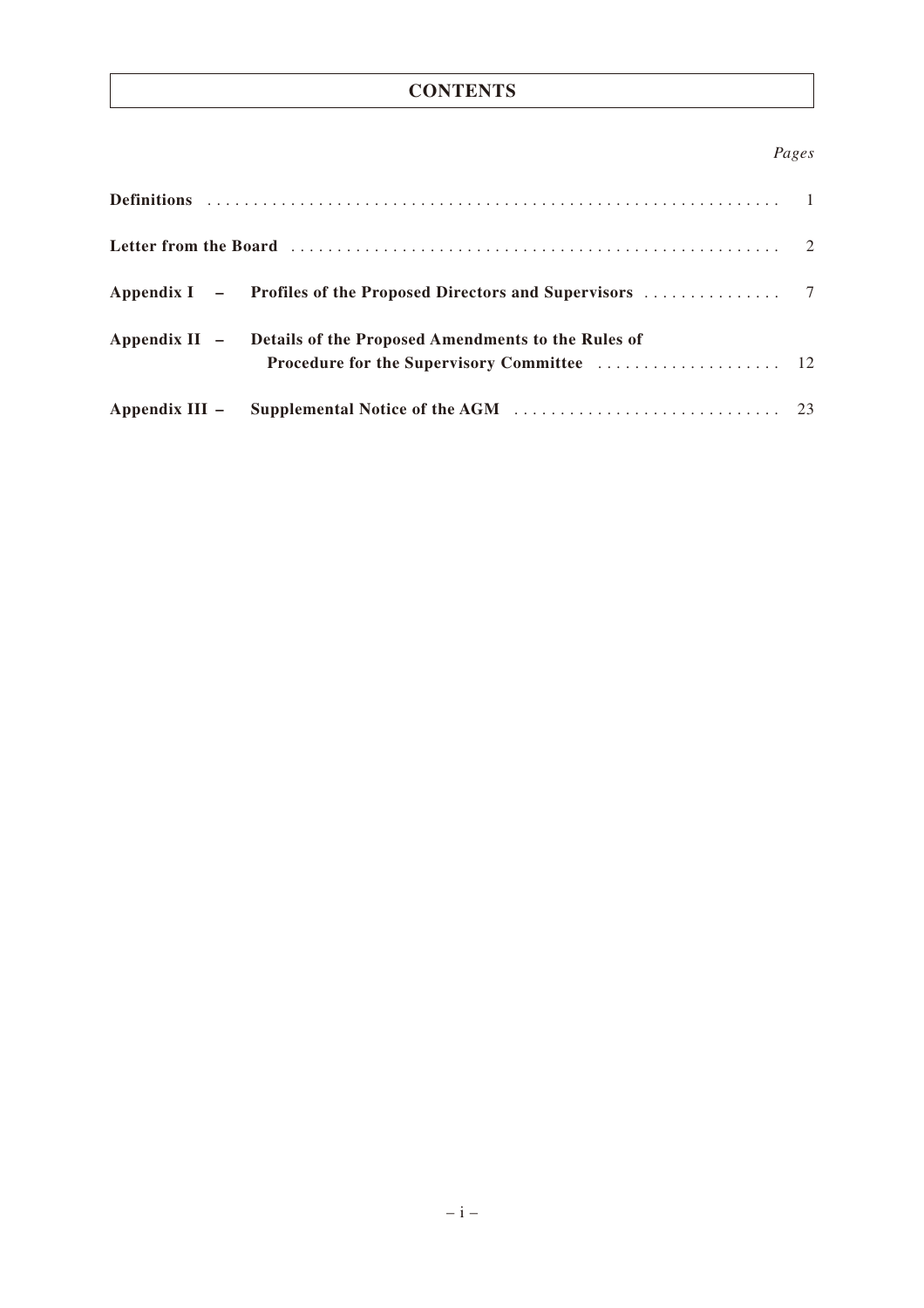## **DEFINITIONS**

*In this circular, unless the context otherwise requires, the following expressions shall have the following meanings:*

| "AGM" or "Annual General Meeting"                     | the annual general meeting of the Company to be<br>convened on Friday, 17 June 2022 or any adjournment<br>thereof                                                                                                                    |
|-------------------------------------------------------|--------------------------------------------------------------------------------------------------------------------------------------------------------------------------------------------------------------------------------------|
| "Articles of Association"                             | the articles of association of the Company, as amended,<br>modified or otherwise supplemented from time to time                                                                                                                      |
| "Board"                                               | the board of Directors of the Company                                                                                                                                                                                                |
| "China" or "PRC"                                      | the People's Republic of China (excluding, for the<br>purposes of this circular, Hong Kong, the Macau Special<br>Administrative Region of the People's Republic of<br>China and Taiwan)                                              |
| "Company"                                             | China Communications Services Corporation Limited<br>(中國通信服務股份有限公司), a joint stock limited<br>company incorporated in the PRC with limited liability<br>on 30 August 2006, whose H Shares are listed on the<br><b>Stock Exchange</b> |
| " $Directory$ "                                       | the director(s) of the Company                                                                                                                                                                                                       |
| "H Share $(s)$ "                                      | overseas listed foreign invested share(s) in the<br>Company's issued share capital with a nominal value of<br>RMB1.00 each which has been listed on the Stock<br>Exchange                                                            |
| "Hong Kong"                                           | the Hong Kong Special Administrative Region of the<br><b>PRC</b>                                                                                                                                                                     |
| "Listing Rules"                                       | the Rules Governing the Listing of Securities on The<br>Stock Exchange of Hong Kong Limited                                                                                                                                          |
| "Rules of Procedure for the<br>Supervisory Committee" | the rules of procedure for the supervisory committee of<br>the Company                                                                                                                                                               |
| "Shareholders"                                        | the shareholder(s) of the Company                                                                                                                                                                                                    |
| "Stock Exchange"                                      | The Stock Exchange of Hong Kong Limited                                                                                                                                                                                              |
| "Supervisor(s)"                                       | the supervisor(s) of the Company                                                                                                                                                                                                     |
| "Supervisory Committee"                               | the supervisory committee of the Company                                                                                                                                                                                             |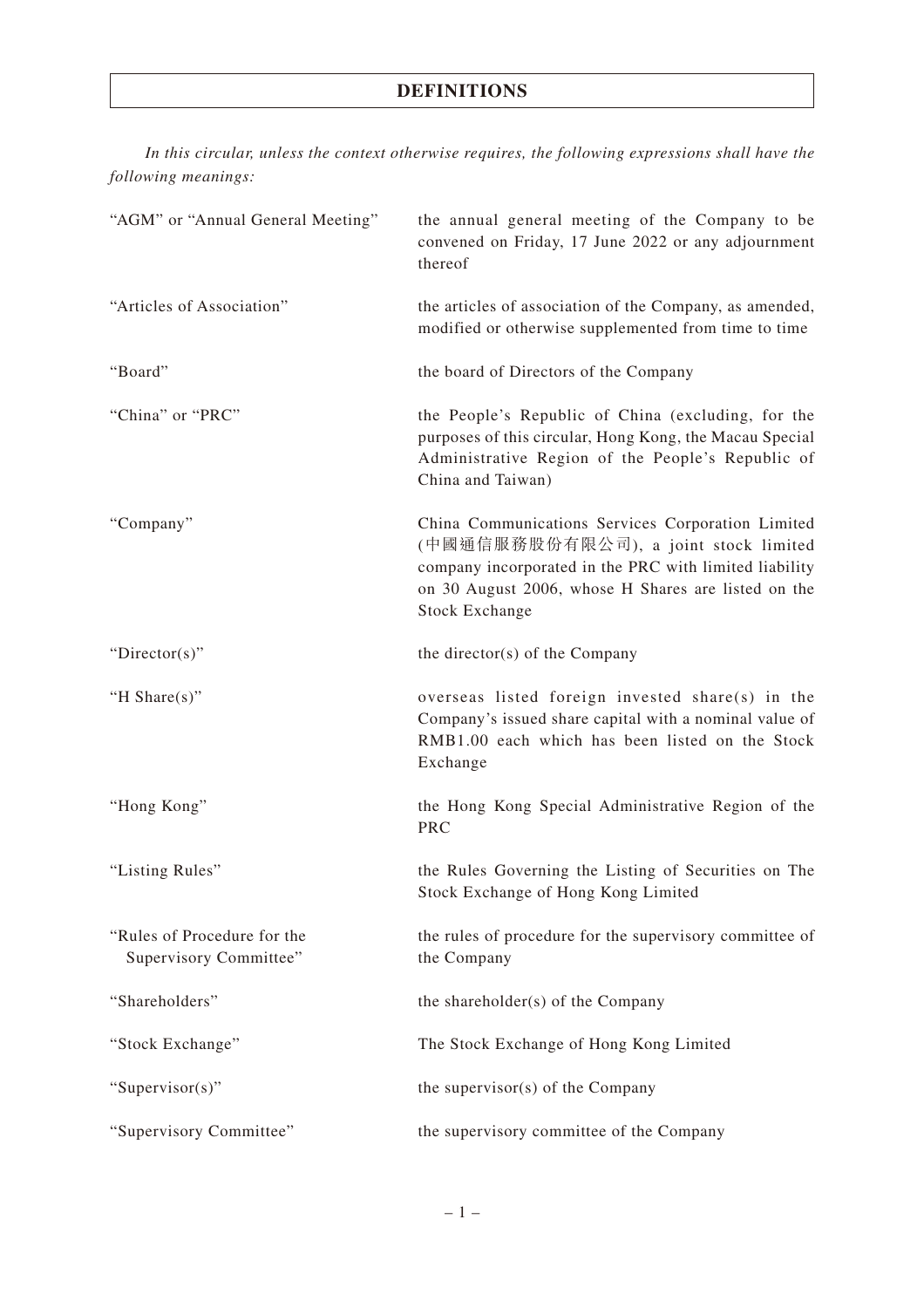



**中國通信服務股份有限公司**

## **CHINA COMMUNICATIONS SERVICES CORPORATION LIMITED**

*(A joint stock limited company incorporated in the People's Republic of China with limited liability)*

**(Stock Code: 552)**

*Executive Directors* Huang Xiaoqing Zhang Xu

*Non-executive Directors* Gao Tongqing Mai Yanzhou Huang Zhen

*Independent Non-executive Directors* Siu Wai Keung, Francis Lv Tingjie Wu Taishi Liu Linfei

*Registered office* Block No.1, Compound No.1 Fenghuangzui Street Fengtai District Beijing PRC

*Place of business in Hong Kong* Room 1101–1102, 11/F Great Eagle Centre 23 Harbour Road Wanchai, Hong Kong

31 May 2022

*To the Shareholders*

Dear Sir or Madam,

## **PROPOSED RE-ELECTION AND ELECTION OF DIRECTORS AND SUPERVISORS PROPOSED AMENDMENTS TO THE RULES OF PROCEDURE FOR THE SUPERVISORY COMMITTEE AND SUPPLEMENTAL NOTICE OF THE AGM**

#### **1. INTRODUCTION**

We refer to the Previous Notice dated 28 April 2022, which set out the venue of the AGM and the resolutions to be tabled at the AGM for Shareholders' approval. This circular and Supplemental Notice of the AGM should be read in conjunction with the Previous Notice.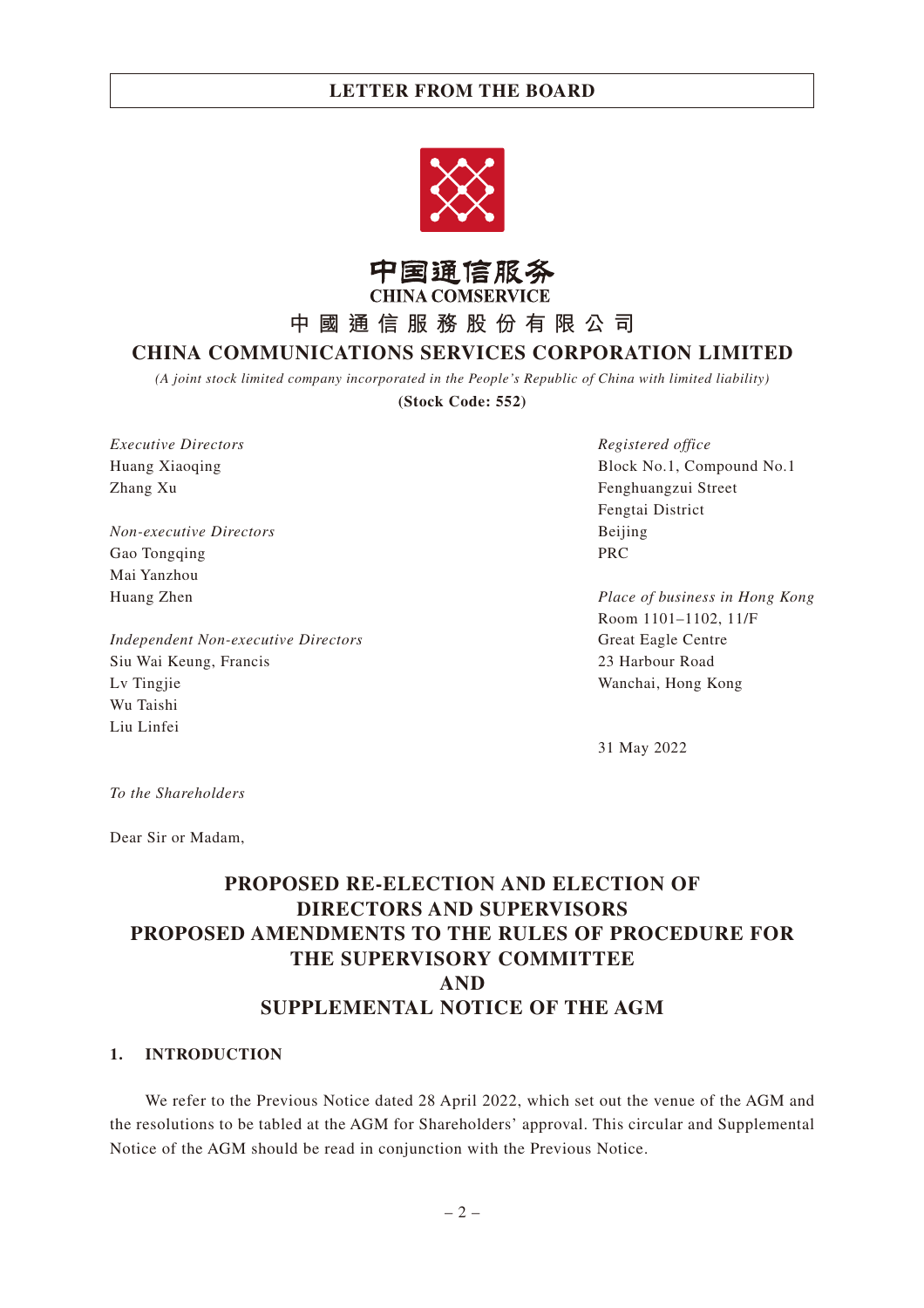The purpose of this circular is to give you Supplemental Notice of the AGM, which is enclosed as Appendix III to this circular, and the Letter from the Board, and to provide you with information which is reasonably necessary to enable you to make an informed decision on whether to vote for or against certain resolutions to be proposed at the AGM and as described in the Supplemental Notice of the AGM.

#### **2. PROPOSED RE-ELECTION AND ELECTION OF MEMBERS TO THE SIXTH SESSION OF THE BOARD AND THE SUPERVISORY COMMITTEE**

We refer to the announcement dated 25 May 2022 in relation to, among other things, the proposed re-election and election of Directors and Supervisors.

The following persons have been nominated to stand for re-election and election as the members to the sixth session of the Board or the members to the sixth session of the Supervisory Committee (shareholder representative Supervisors). Separate ordinary resolutions to approve their re-election/election as Directors/Supervisors will be proposed at the AGM for the Shareholders' consideration and approval. It is also proposed that (i) a Director be authorised, on behalf of the Company, to enter into a director's/supervisor's service contract with each of the following persons, effecting from the date when the resolution in relation to their re-election/election is passed; and (ii) the Board and the Supervisory Committee, after obtaining the approval from the Shareholders at the AGM, be authorised to determine the remuneration of each Director and Supervisor, respectively.

**Proposed Directors Proposals**

| Liu Guiging                 | Elected to be Executive Director                    |
|-----------------------------|-----------------------------------------------------|
| Huang Xiaoqing              | Re-elected to be Executive Director                 |
| Zhang Xu                    | Re-elected to be Executive Director                 |
| Gao Tongqing                | Re-elected to be Non-Executive Director             |
| Mai Yanzhou                 | Re-elected to be Non-Executive Director             |
| Huang Zhen                  | Re-elected to be Non-Executive Director             |
| Siu Wai Keung, Francis      | Re-elected to be Independent Non-Executive Director |
| Lv Tingjie                  | Re-elected to be Independent Non-Executive Director |
| Wang Qi                     | Elected to be Independent Non-Executive Director    |
| Wang Chunge                 | Elected to be Independent Non-Executive Director    |
| <b>Proposed Supervisors</b> | <b>Proposals</b>                                    |
| Ye Lichun                   | Re-elected to be Supervisor                         |
| Cai Manli                   | Elected to be Supervisor                            |

The profiles of the above proposed Directors and Supervisors (collectively, the "**Nominee(s)**") are set out in Appendix I to this circular. The employee representative supervisor shall be elected by the employees of the Company, and the results of such election will be announced separately.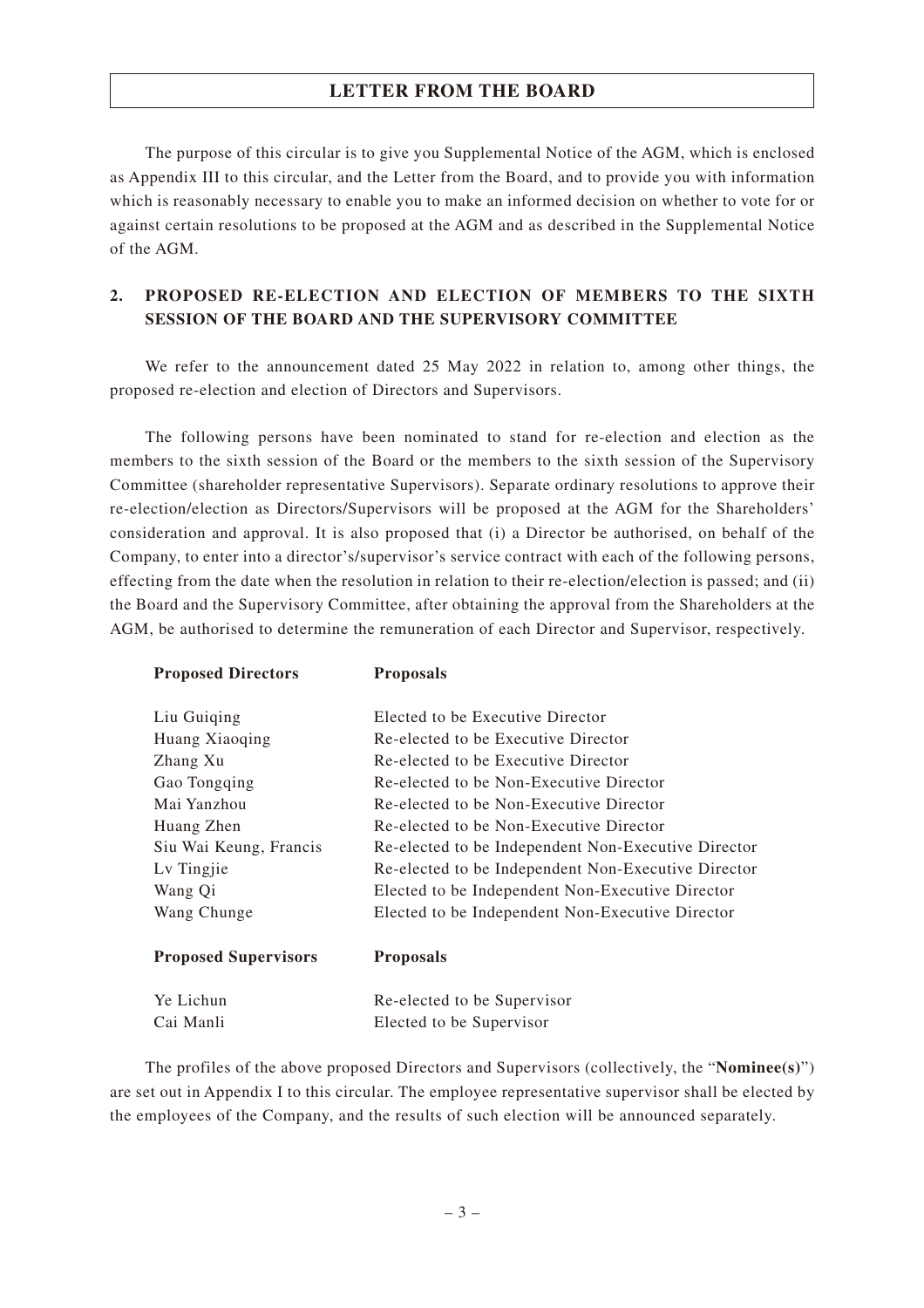Saved as disclosed in Appendix I to this circular, none of the Nominees has held any directorship position in public companies, the securities of which are listed on any securities market in Hong Kong or overseas, or taken up a post in the Company and its subsidiaries in the past three years; none of the Nominees has any relationship with any other directors, supervisors, senior management, substantial shareholders or controlling shareholders (as defined under the Listing Rules) of the Company; none of the Nominees has any equity interest in the Company within the meaning of Part XV of the Securities and Futures Ordinance (Chapter 571 of the Laws of Hong Kong).

The appointment of each Nominee will be subject to the approval by the Shareholders at the AGM. In accordance with the Articles of Association, the term of office of each Director and Supervisor shall be three years. The term of office of each Nominee will be effective from the date when each of the resolutions in relation to their appointment is passed until the expiration of the term of office of the sixth session of the Board and the Supervisory Committee. Upon obtaining the approval of such resolutions from the Shareholders at the AGM, the Company will enter into the relevant service contracts with each of the Directors/Supervisors, respectively. The Board and Supervisory Committee, after obtaining the authorization at the AGM, will determine the remuneration of each of the Directors/Supervisors with reference to factors including their duties and responsibilities with the Company, their experiences and the current market conditions.

Upon the approval of Shareholders at the AGM, the sixth session of the Board and the Supervisory Committee will consist of ten Directors and three Supervisors (including two shareholder representative supervisors and one employee representative supervisor), respectively. The Company has also fully considered the policy of diversity in the composition of the sixth session of the Board and Supervisory Committee, including the appointments of new Directors and Supervisors with backgrounds in technology, capital market operations and regulation, as well as a new female supervisor. The Nomination Committee and the Board are of the view that the Nominees of the sixth session of the Board possess extensive experience in multiple areas, including telecommunication industry, technology, finance and accounting, management and legal, etc. Their expertise and knowledge in different areas are strongly complementary to each other and are conducive to the scientific decision-making of the Board. At the same time, there are also diverse characteristics among the Nominees of the Board in terms of gender, age, cultural and educational background, and length of services, which is in alignment with the Board's diversity policy. The Nominees of the sixth session of the Board can provide independent, balanced and objective opinions to the Company, and thereby further enhancing the governance standard and performance of the Company.

Besides, the sixth session of the Board includes four independent non-executive Directors, of which two current independent non-executive Directors are proposed for re-election and two new independent non-executive Directors are proposed for election. Meanwhile, in proposing the re-election and election of independent non-executive Directors, the Nomination Committee and the Board also consider: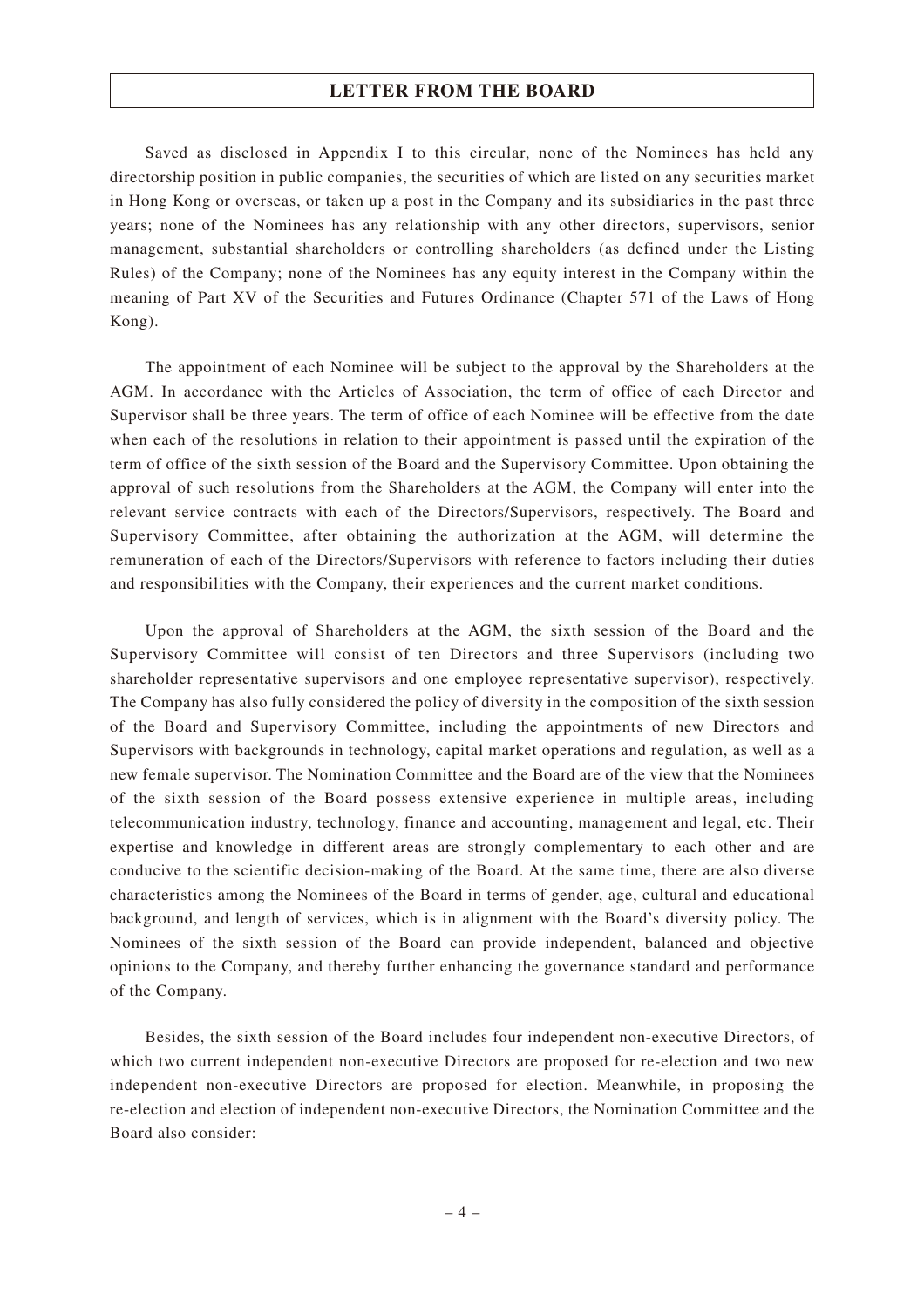- (i) the number of independent non-executive Directors satisfied the requirement of at least three persons and not less than one-third of the Directors should be independent non-executive Directors under the Listing Rules.
- (ii) All the Nominees for the independent non-executive Directors have confirmed that they have met the independence criteria under Rule 3.13 of the Listing Rules. The Board has assessed their independence and believed that they have complied with the independence guidelines as set out in Rule 3.13 of the Listing Rules, and are independent under the terms of the guidelines.
- (iii) None of the Nominees for the independent non-executive Directors holds a position as a director in seven or more than seven listed companies. They have confirmed that they devote sufficient time and attention to the Company.
- (iv) Despite the fact that Mr. Siu Wai Keung, Francis has already served as an independent non-executive Director of the Company for more than nine years, he has not engaged in the daily administrative management of the Group and he remains free of any relationship which could interfere with the exercise of his independent judgment. He has expressed objective views and exercised independent judgements in fulfilling his duties to the Company as an independent non-executive Director, and he continues to demonstrate the ability to provide an independent, balanced and objective view to the affairs of the Company and provided excellent advice from time to time. Also, the Company is of the view that Mr. Siu performed his duties honestly and diligently and devoted sufficient time and attention to the affairs of the Company, and he will bring valuable contribution to the future sustainable and healthy development of the Company with his knowledge, professional skills and experience as well as his deep understanding of the Company and the Company's relevant industry.

Accordingly, the Nomination Committee and the Board are of the view that the re-election of Mr. Siu Wai Keung, Francis and Mr. Lv Tingjie, and the election of Mr. Wang Qi and Mr. Wang Chunge as the independent non-executive Directors can enhance the management standard of the Company by virtue of their professional knowledge and extensive experience, while promoting the independence and objectiveness in decision-making of the Board and the comprehensive and impartial supervision of the management of the Company, and are in the interests of the Company and the Shareholders as a whole.

Saved as disclosed in this circular, the Company considers that there is no other information relating to the Nominees that is required to be disclosed pursuant to Rule 13.51(2) of the Listing Rules nor any matters which need to be brought to the attention of the Shareholders.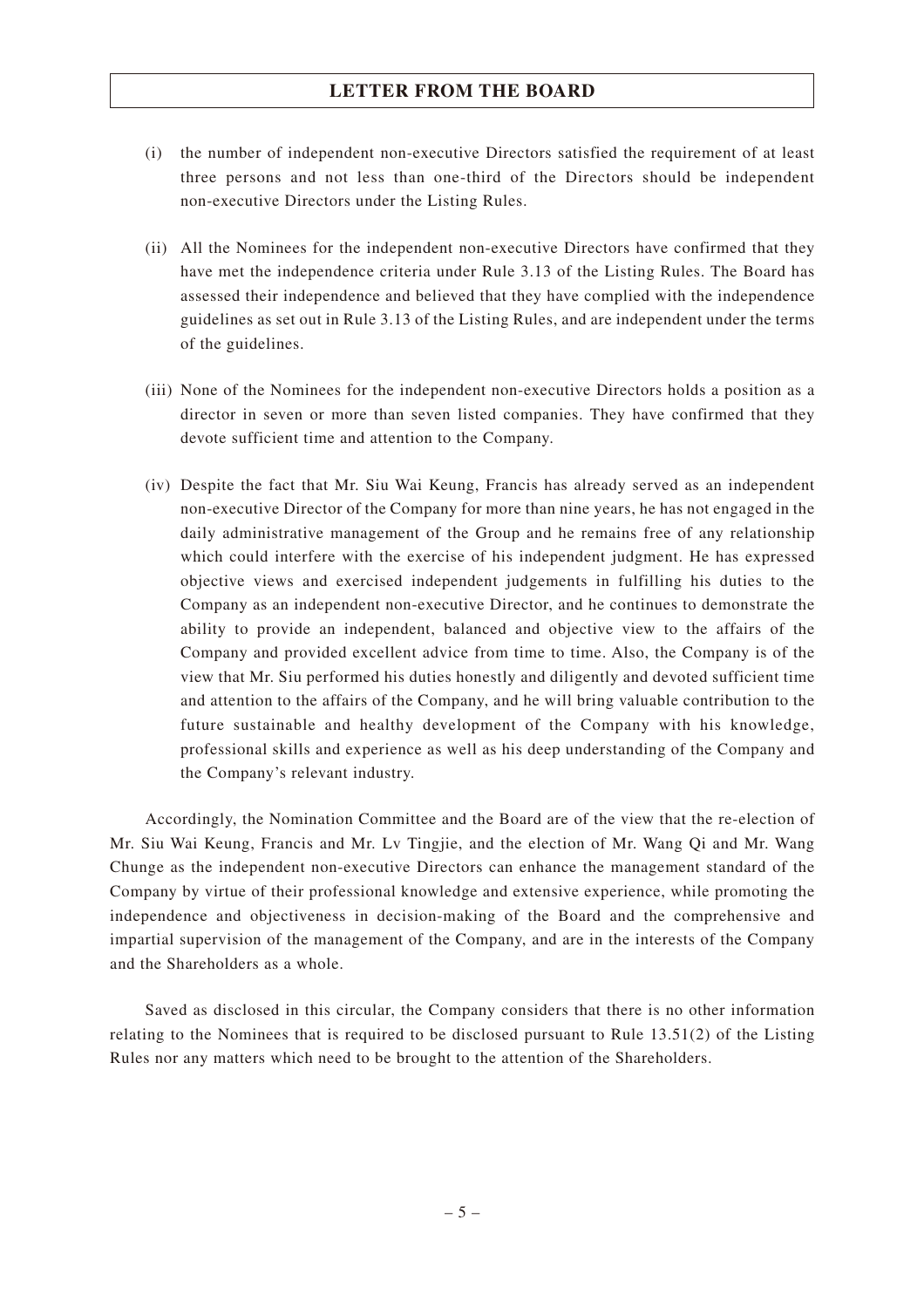#### **3. PROPOSED AMENDMENTS TO THE RULES OF PROCEDURE FOR THE SUPERVISORY COMMITTEE**

In order to optimize and standardize the corporate governance structure, taking into account of the Company's situations and the amendments to the Articles of Association, and effectively safeguard the legitimate interests of the Company and its shareholders, the Supervisory Committee proposes the amendments to the Rules of Procedure for the Supervisory Committee. Details of the amendments are set out in Appendix II of this circular.

#### **4. AGM**

The AGM will be held as originally scheduled at 10:00 a.m. on Friday, 17 June 2022 at Block No.1, Compound No.1, Fenghuangzui Street, Fengtai District, Beijing, the PRC. A Supplemental Notice of the AGM is set out on pages 23 to 26 of this circular.

The Supplemental Notice of the AGM and the Supplemental Form of Proxy in respect of the resolutions numbered 6, 7 and 8 are enclosed with this circular. The Supplemental Form of Proxy will not affect the validity of any Previous Form of Proxy duly completed by you in respect of the resolutions set out in the Previous Notice. If you have validly appointed a proxy to attend and act for you at the AGM but do not complete and deliver the Supplemental Form of Proxy, your proxy will be entitled to vote at his discretion on the resolutions numbered 6, 7 and 8 mentioned above.

Shareholders are entitled to appoint one or more proxies to attend the AGM, but only one of the proxies can be designated to vote at the AGM. If the proxy being appointed to attend the AGM under the Supplemental Form of Proxy is different from the proxy appointed under the Previous Form of Proxy and both proxies attended the AGM, the proxy validly appointed under the Previous Form of Proxy shall be designated to vote at the AGM.

Please refer to the Previous Notice, which was issued on 28 April 2022, for details in respect of other resolutions to be passed at the AGM, eligibility for attending the AGM, proxy, registration procedures, closure of register of members, and other relevant matters in relation to the AGM.

#### **5. RECOMMENDATION**

The Board considers that all resolutions proposed at the AGM are in the interests of the Company and the Shareholders as a whole. Accordingly, the Board recommends that Shareholders vote in favour of the resolutions to be proposed at the AGM.

> By Order of the Board **China Communications Services Corporation Limited Chung Wai Cheung, Terence** *Company Secretary*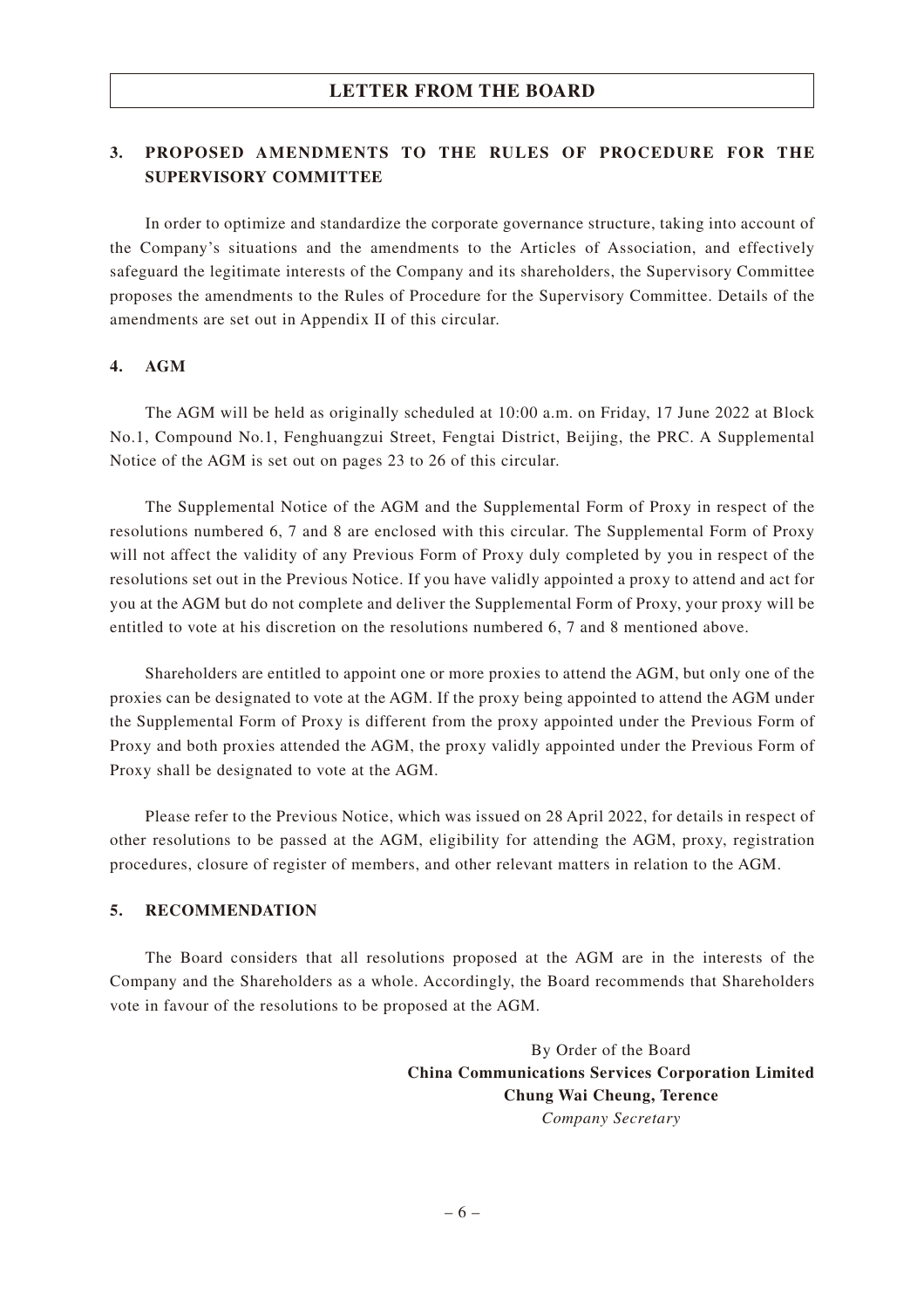#### **PROPOSED DIRECTORS**

#### **Executive Directors**

**Mr. Liu Guiqing**, aged 55, is a professor level senior engineer with a doctorate degree in engineering science from National University of Defense Technology. He currently serves as a Vice President and General Counsel of China Telecommunications Corporation, an Executive Director and Executive Vice President of China Telecom Corporation Limited. Mr. Liu also serves as a Non-Executive Director of China Tower Corporation Limited, a Deputy Director General of China Institute of Communications and a Director of Global System for Mobile Communications Association (GSMA). Mr. Liu previously served as Deputy General Manager and General Manager of China Unicom Hunan provincial branch and General Manager of China Unicom Jiangsu provincial branch. Mr. Liu has over 30 years of extensive experience in management and the telecommunications industry.

**Mr. Huang Xiaoqing**, aged 57, is the President and an Executive Director of our Company, responsible for our daily operations and management. Mr. Huang is a senior engineer and received a bachelor's degree in telecommunications engineering from Nanjing Institute of Posts and Telecommunications in 1985, and an MBA degree from Macau University of Science and Technology in 2003. Prior to joining the Company, Mr. Huang was the General Manager of Jiangxi Branch of China Telecom. Prior to that, Mr. Huang previously served as the Deputy Director of Jiujiang Telecommunications Bureau in Jiangxi Province, the Director of Xinyu Telecommunications Bureau in Jiangxi Province, the General Manager of Xinyu Branch of China Telecom in Jiangxi Province and the Deputy General Manager of Jiangxi Branch of China Telecom. Mr. Huang has over 30 years of operational and management experience in the telecommunications industry in China.

**Ms. Zhang Xu**, aged 52, is an Executive Director, Executive Vice President and Chief Financial Officer of our Company. Ms. Zhang graduated from Beijing University of Posts and Telecommunications in 1992 with a bachelor's degree in posts and telecommunications management engineering, and she also received a master's degree in international commence from The University of New South Wales in 2003. Prior to joining the Company, Ms. Zhang was Divisional Director of General Finance Division of China Telecommunications Corporation's Finance Department. Prior to that, Ms. Zhang served as Divisional Director of Treasury Division of China Telecommunications Corporation's Finance Department, a Director and Vice President of China Telecom (Hong Kong) International Limited and Divisional Director of Headquarter Finance and Accounting Division of China Telecommunications Corporation's Finance Department. Ms. Zhang has over 20 years of experience in telecommunications industry and financial management.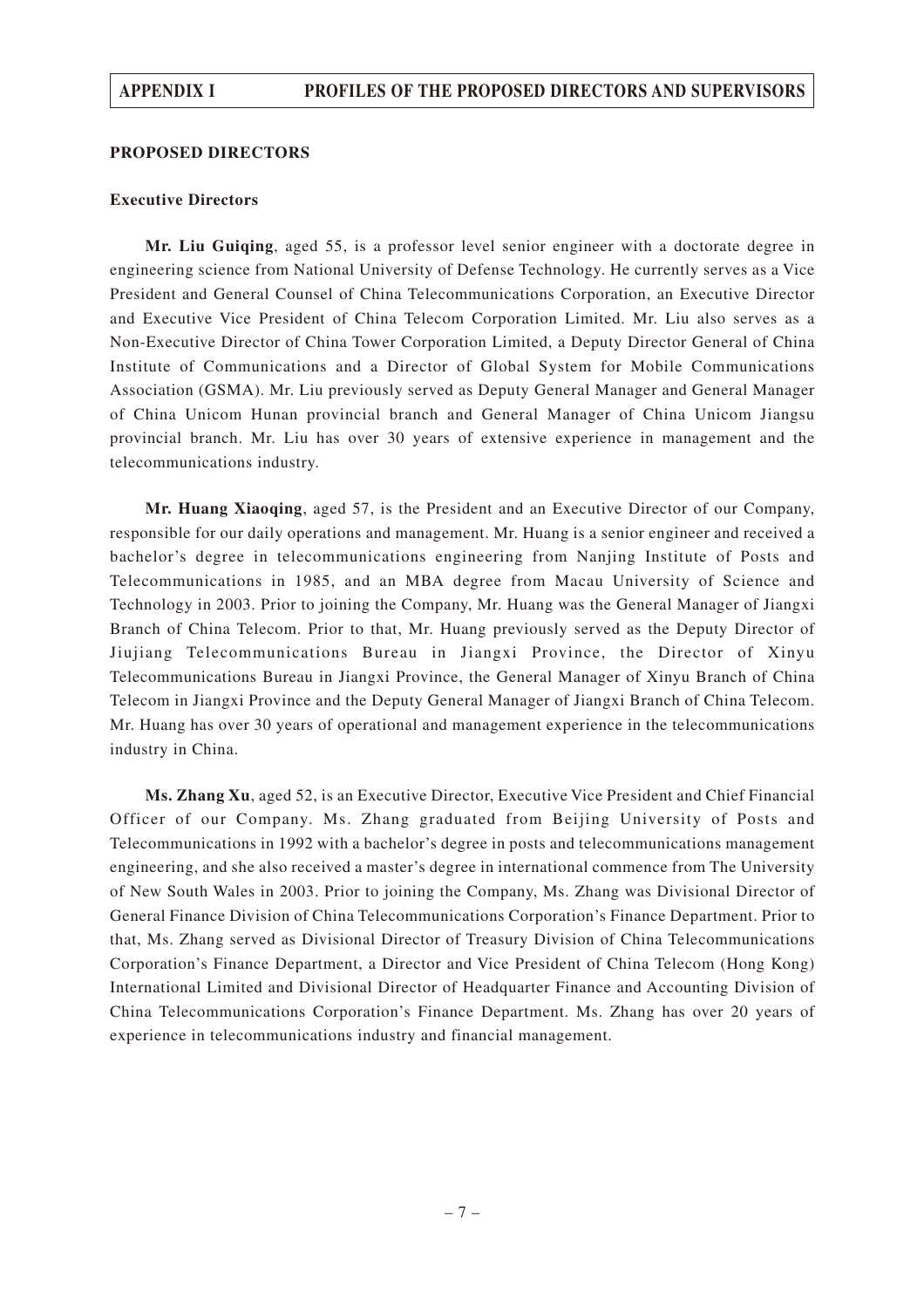#### **Non-Executive Directors**

**Mr. Gao Tongqing**, aged 58, is a Non-Executive Director of our Company. Mr. Gao is currently a Vice President of China Mobile Communications Group Co., Ltd., a Vice President of the China Mobile Limited, a Director and Vice President of China Mobile Communication Co., Ltd., and principally in charge of legal and regulatory matters, technology R&D, international business, investment and others. Mr. Gao is also a Non-Executive Director of China Tower Corporation Limited and a Non-Executive Director and Vice Chairman of True Corporation Public Company Limited. Mr. Gao graduated from the Changchun Institute of Posts and Telecommunications with a major in telecommunications engineering and received a doctorate degree in business administration from the Hong Kong Polytechnic University. Mr. Gao previously served as Deputy Director General of Xinjiang Uygur Autonomous Region Posts and Telecommunications Administration, Deputy General Manager and General Manager of Xinjiang Uygur Autonomous Region Telecom Company, General Manager of China Telecom Jiangsu branch, Vice President of China Telecommunications Corporation, and Executive Director and Executive Vice President of China Telecom Corporation Limited. Mr. Gao has extensive experience in management and the telecommunications industry.

**Mr. Mai Yanzhou**, aged 53, is a Non-Executive Director of our Company. Mr. Mai is currently a Vice General Manager of China United Network Communications Group Company Limited, a Senior Vice President of China United Network Communications Limited, a Director and Senior Vice President of China United Network Communications Corporation Limited, as well as a Director and Senior Vice President of China Unicom (Hong Kong) Limited. Mr. Mai is also a Non-Executive Director and the Deputy Chairman of the Board of PCCW Limited, a Non-Executive Director of HKT Limited and HKT Management Limited, and a Non-Executive Director of China Tower Corporation Limited. Mr. Mai was a university graduate with a master's degree in Electronics and Information Engineering. Mr. Mai previously served as Deputy General Manager of Guangdong Branch of China Network Communications Group Corporation, Deputy General Manager of Guangdong Branch, General Manager of Fujian Branch, as well as General Manager of Liaoning Branch of China Unicom. Mr. Mai served as a Delegate to the 12th National People's Congress. Mr. Mai has worked in the telecommunications industry for a long period of time and has extensive management experience.

**Mr. Huang Zhen**, aged 52, is a Non-Executive Director of our Company. Mr. Huang is currently the Chairman of State Grid Information & Telecommunication Technology Group Co., Ltd. Mr. Huang graduated from Xi'an Jiaotong University with a bachelor's degree in Power System and its Automation, and obtained a master's degree from China Electric Power Research Institute and a doctorate degree from Southwest Jiaotong University. Mr. Huang is a professor-level senior engineer. Mr. Huang previously served as the Deputy Director and Chief Engineer of Luzhou Power Bureau of Sichuan Electric Power Company, the Director of Bazhong Power Bureau of Sichuan Electric Power Company, the Divisional Director of Planning Division II of Development & Planning Department of State Grid Corporation of China, the Deputy General Manager of Xinjiang Electric Power Company of State Grid and General Manager of Urumqi Power Supply Company, the Director and General Manager of Ningxia Electric Power Company of State Grid, as well as the General Manager of State Grid Information & Telecommunication Technology Company and Head of Communication Network Construction Preparatory Work Team of State Grid Corporation of China.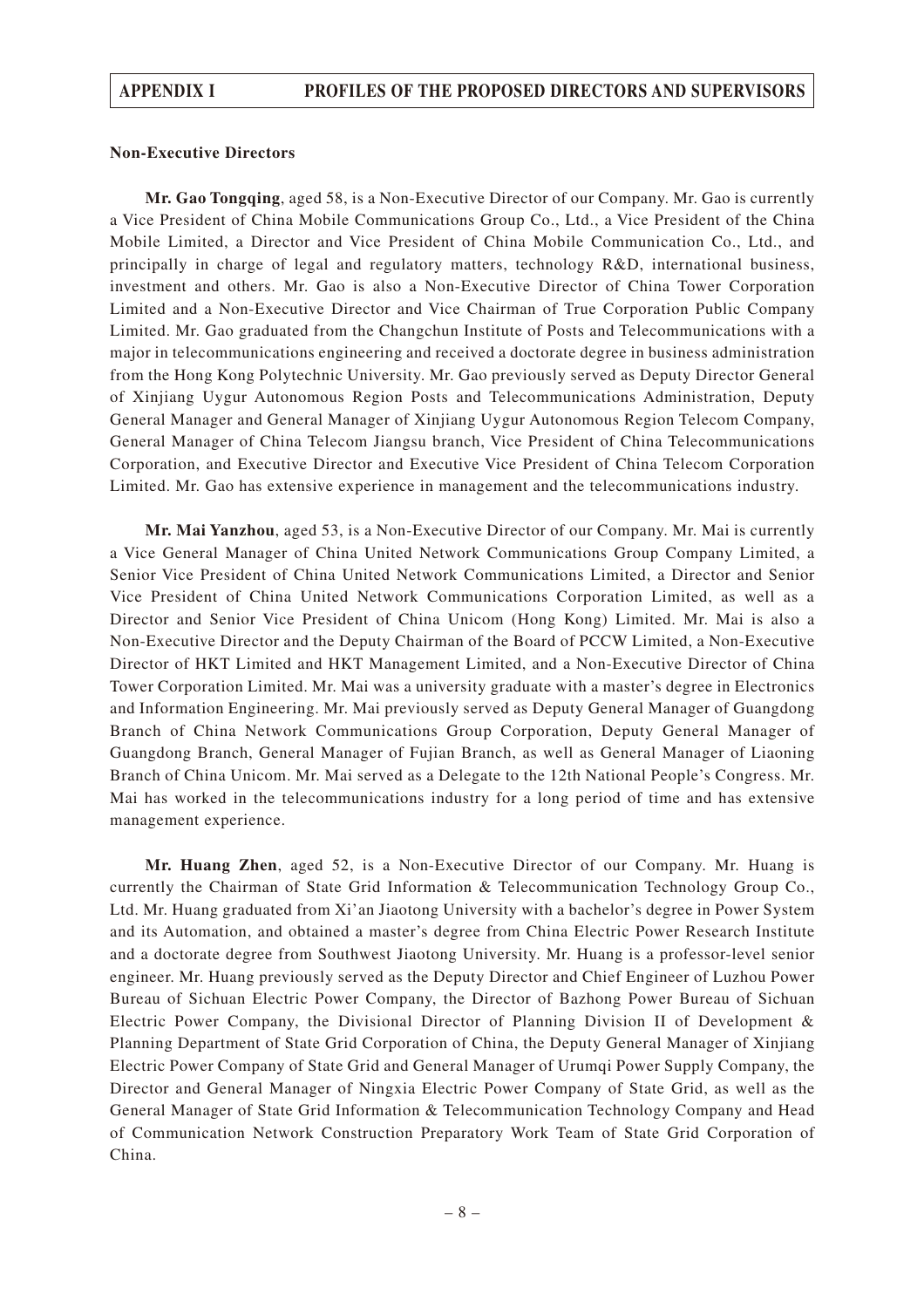#### **Independent Non-Executive Directors**

**Mr. Siu Wai Keung, Francis**, aged 68, is an Independent Non-Executive Director of our Company. Mr. Siu is currently an Independent Non-Executive Director of the following listed companies, including CITIC Limited and China International Capital Corporation Limited. Mr. Siu is also an Independent Non-Executive Director of BHG Retail Trust Management Pte. Ltd., and also the Non-Executive Director of the Financial Reporting Council. Mr. Siu graduated from the University of Sheffield, United Kingdom, with a Bachelor of Arts in Economics and Accounting and Financial Management in 1979. He is also a fellow member of the Institute of Chartered Accountants in England and Wales, and a fellow member of the Hong Kong Institute of Certified Public Accountants. He joined KPMG Manchester, UK in 1979, returned to Hong Kong in 1986 and became a partner of KPMG Hong Kong in 1993. Mr. Siu used to serve as an Independent Non-Executive Director of CGN Power Co., Limited, GuocoLand Limited and Beijing Gao Hua Securities Company Limited. He was also previously a Senior Partner of KPMG Shanghai Office, a Senior Partner of KPMG Beijing Office as well as a Senior Partner of Northern Region, KPMG China. Mr. Siu has been in the accounting profession for over 30 years.

**Mr. Lv Tingjie**, aged 67, is an Independent Non-Executive Director of our Company. Mr. Lv graduated from Beijing University of Posts and Telecommunications with a master's degree, and obtained a doctorate degree from Kyoto University of Japan. Mr. Lv is currently an Independent Non-Executive Director of Beijing Digital Telecom Co., Ltd., and also an Independent Director of Shenzhen Aisidi Co., Ltd. and China Satellite Communications Co., Ltd. Mr. Lv is also a member of the Technology Committee and a member of Telecommunication Economics Expert Committee of the Ministry of Industry and Information Technology, a Deputy Director of the E-commerce Instruction Advisory Committee of the Ministry of Education, a member of the Technology Committee of China Post Group Corporation, a Standing Director of the International Telecommunications Society and a Standing Vice Chairman of China Information Economics Society. Mr. Lv used to serve as an Independent Non-Executive Director of Global Link Communications Holdings Limited, an Independent Director of Gohigh Data Networks Technology Co., Ltd., BOE Technology Group Co., Ltd. and China United Network Communications Limited, and also a consultant for the business management and strategic development in many telecommunication enterprises and provide advice and solutions to their development and reform. Mr. Lv has a deep insight in the development of China's communication industry and the management of telecommunication enterprises with extensive management experience.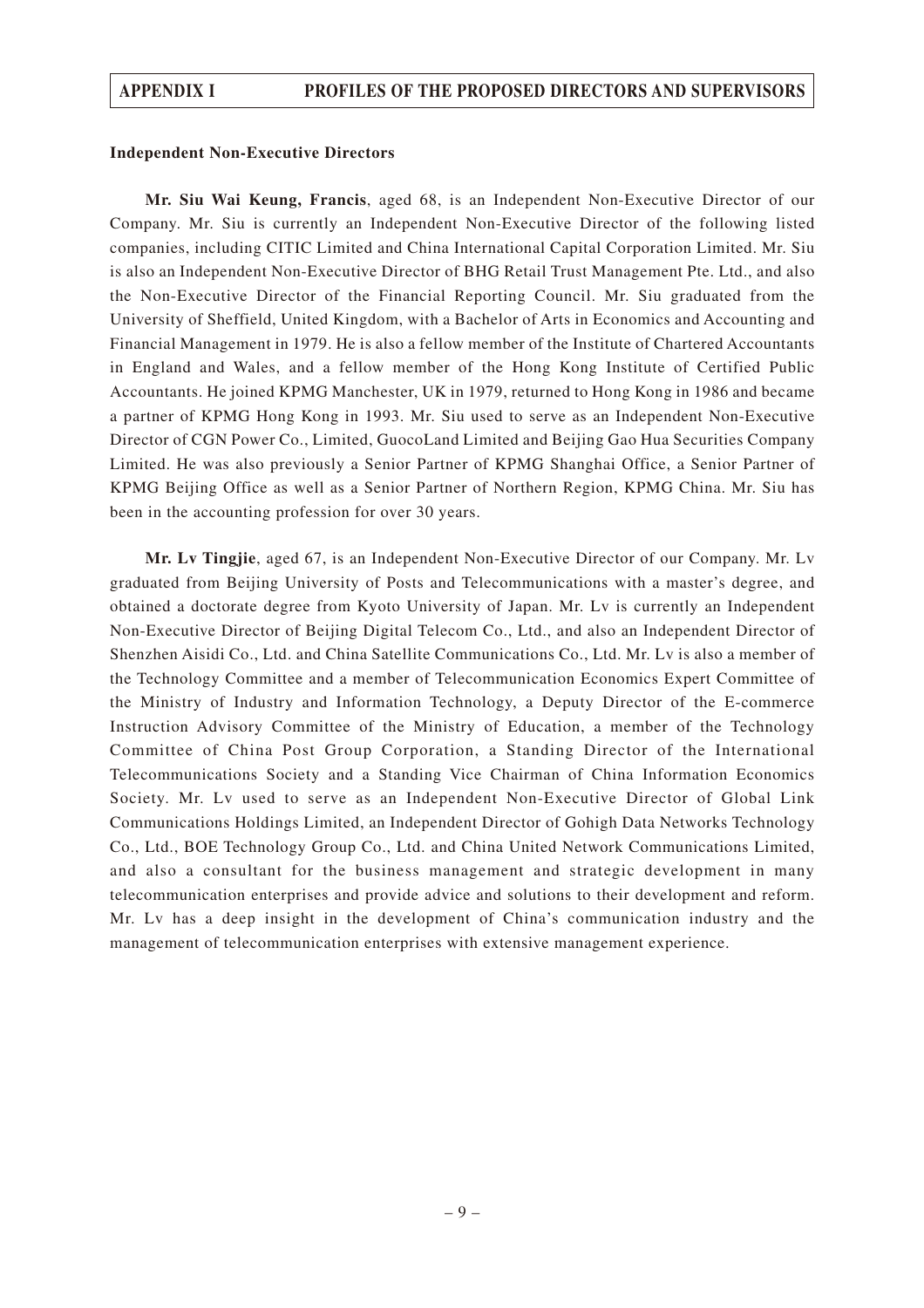**Mr. Wang Qi**, aged 64, holds a master's degree in management engineering from Tsinghua University. From 2010 to 2018, Mr. Wang was a Director (until August 2014) and Deputy General Manager of Chinese Academy of Sciences Holdings Co, Ltd. From 2011 to 2020, Mr. Wang was also the Chairman and General Manager of Cash Capital (Beijing) Investment Management Co., Ltd, the Chairman of Beijing RSLaser Opto-Electronics Technology Co. Ltd., the Chairman of Hygon Information Technology Co., Ltd., a Director of China Science Publishing & Media Ltd. and a Supervisor of Legend Holdings Limited. Prior to that, Mr. Wang served as Vice President of Changchun Institute of Optics, Fine Mechanics and Physics, Chinese Academy of Sciences, and a Director and General Manager of Changchun UP Optotech Co., Ltd.; the General Manager and Director of Guangzhou Chemical Co., Ltd, Chinese Academy of Sciences. Mr. Wang has extensive experience in corporate management and capital operation.

**Mr. Wang Chunge**, aged 65, holds a doctorate degree in law from Peking University and is a senior economist and enjoys special government allowance of the State Council. Mr. Wang is currently an External Director of Beijing Energy Holdings Co., Ltd., a member of the Expert Committee of the National Corporate Compliance Committee of China Council for the Promotion of International Trade, and is also an arbitrator for several arbitration committees, including the China International Economic and Trade Arbitration Commission. Mr. Wang was the General Counsel, Deputy General Counsel, and General Manager of the Legal Affairs Department of China Merchants Group Limited, and he has been engaged in enterprise legal consulting for many years. Mr. Wang was selected as the "Top Ten Outstanding Legal Counsel of State-owned Enterprises" by the State-owned Assets Supervision and Administration Commission of the State Council in 2006, awarded the "Top Ten Legal Counsel of China's Transportation Enterprises" by the Ministry of Transport of the PRC in 2007, and he was also awarded the "Outstanding Contribution Award for Ten Years of Enterprise Management" by the Ministry of Transport of the PRC in 2012. Mr. Wang has a solid theoretical foundation and practical experience in law and arbitration.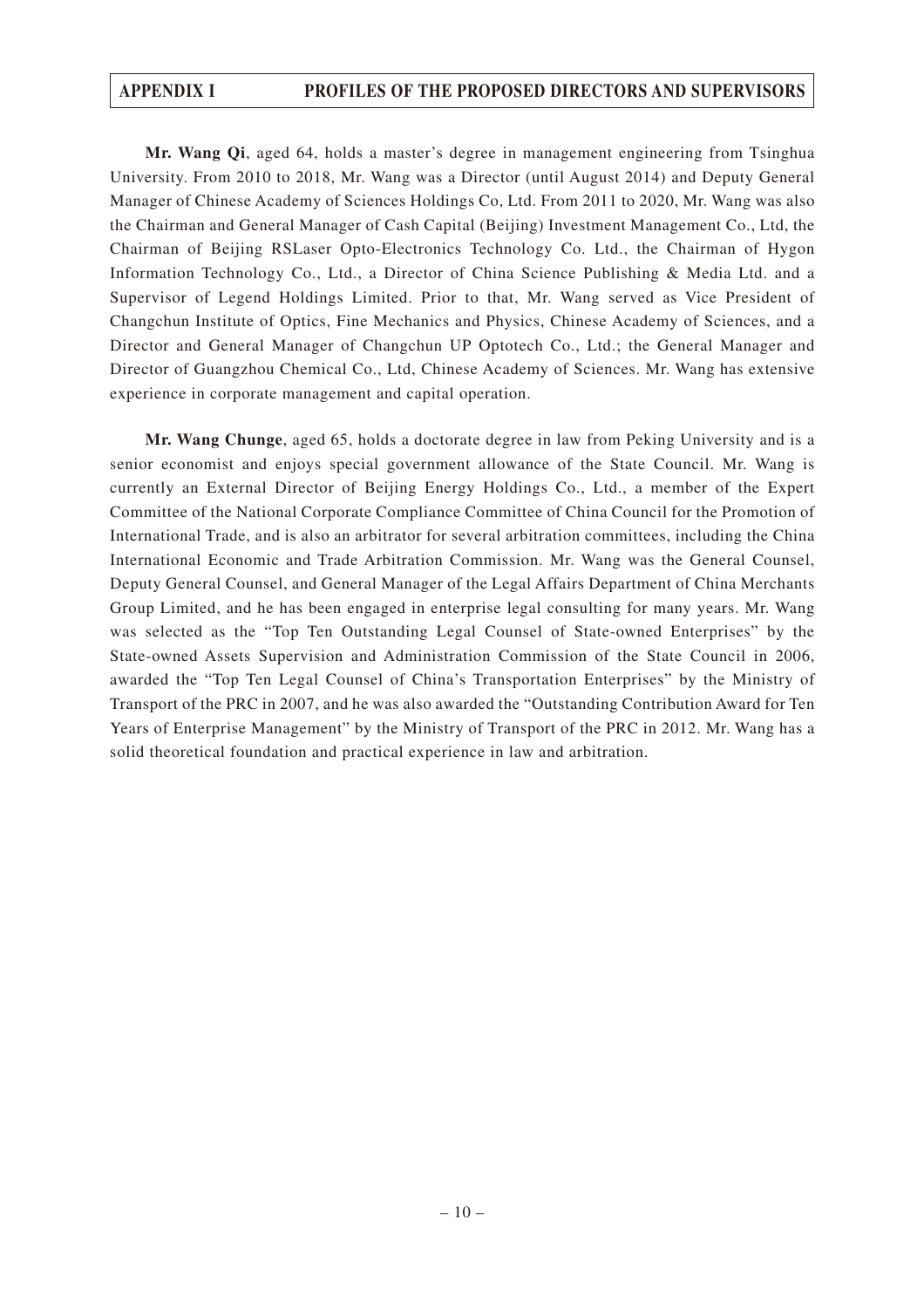#### **PROPOSED SUPERVISORS**

**Ms. Ye Lichun**, aged 51, is the Chairperson of our Supervisory Committee. Ms. Ye is currently the Vice President of the Audit Department of China Telecommunications Corporation and the Vice President of the Audit Department of China Telecom Corporation Limited. Ms. Ye graduated from the Shanghai University of Finance and Economics in 1999 with a master's degree in Accounting. Ms. Ye is a certified public accountant in PRC and a senior accountant. Ms. Ye previously worked as the Manager of Finance Department of Zhejiang Branch of Chine Telecom, the Vice President of China Telecom Global Limited, and the Vice President of International Business Department of China Telecom Corporation Limited. Ms. Ye has over 20 years of finance and audit experience in the telecommunications industry.

**Ms. Cai Manli**, aged 48. Ms. Cai is a Certified Public Accountant of the PRC and a Certified Tax Agent of the PRC. Ms. Cai obtained a bachelor's degree in economics from Renmin University of China in 1998 and obtained a master's degree in management from Central University of Finance and Economics in 2006. Ms. Cai is currently a Senior Advisor at Beijing King & Wood Mallesons, an External Supervisor of Sichuan Xinwang Bank Co., Ltd., as well as an Independent Director of Shanghai Flyco Electrical Appliance Co., Ltd., New Hope Liuhe Co., Ltd., Megvii Technology Limited and Guangzhou Xaircraft Technology Co., Ltd., and an Independent Non-Executive Director of ZTE Corporation. Ms. Cai previously served a Deputy Chief of the M&A Governance Office II and Chief of the M&A Governance Office I and the Leader of the Accounting and Evaluation Team at the Department for the Governance of Listed Companies at China Securities Regulatory Commission. Ms. Cai previously also acted as the General Manager of HEYI Rising Assets Management Co., Ltd., and was an Independent Director of SF Diamond Co., Ltd., Hubei Radio & Television Information Network Co., Ltd. and Beijing Yadi Media Information Group Co., Ltd. Ms. Cai is well versed in capital market operations and regulations and has extensive experience in consultation and equity investments relating to capital markets.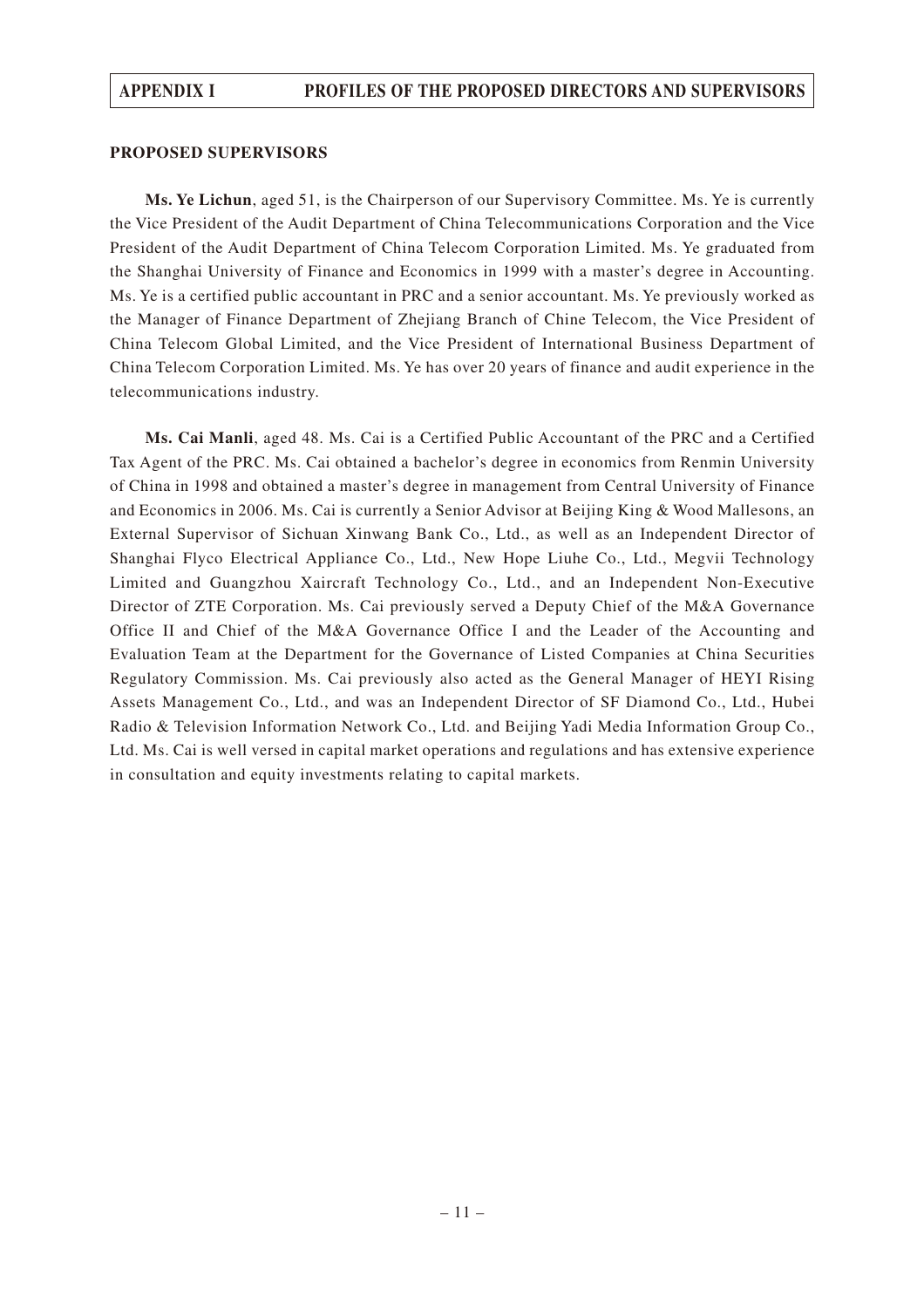The Company proposed to amend the Rules of Procedure for the Supervisory Committee, details of which are set out as follows:

| $\mathbf{N_0}$ | <b>Current Provisions</b>                                                                                                                                                                                                                                                                                                                                                                                                                                                                                                                  | <b>Proposed Amended Provisions</b>                                                                                                                                                                                                                                                                                                                                                                                                                                                                                                                                                                                                                                                                                                                                                                                                                                                                                                                                                                                                                                                                                                                                                                                                                                                                                                                                                                                                                                                                         |
|----------------|--------------------------------------------------------------------------------------------------------------------------------------------------------------------------------------------------------------------------------------------------------------------------------------------------------------------------------------------------------------------------------------------------------------------------------------------------------------------------------------------------------------------------------------------|------------------------------------------------------------------------------------------------------------------------------------------------------------------------------------------------------------------------------------------------------------------------------------------------------------------------------------------------------------------------------------------------------------------------------------------------------------------------------------------------------------------------------------------------------------------------------------------------------------------------------------------------------------------------------------------------------------------------------------------------------------------------------------------------------------------------------------------------------------------------------------------------------------------------------------------------------------------------------------------------------------------------------------------------------------------------------------------------------------------------------------------------------------------------------------------------------------------------------------------------------------------------------------------------------------------------------------------------------------------------------------------------------------------------------------------------------------------------------------------------------------|
| $\mathbf{1}$   | Article 1                                                                                                                                                                                                                                                                                                                                                                                                                                                                                                                                  | Article 1                                                                                                                                                                                                                                                                                                                                                                                                                                                                                                                                                                                                                                                                                                                                                                                                                                                                                                                                                                                                                                                                                                                                                                                                                                                                                                                                                                                                                                                                                                  |
|                | The Charter for the Supervisory Committee ("the Charter") of<br>China Communications Services Corporation Limited (the<br>"Company") is adopted to protect legitimate interests of the<br>Company and shareholders, and to regulate the structure and<br>behaviors of the Supervisory Committee (the "Committee")<br>pursuant to the Company Law of People's Republic of China (the<br>"Company Law"), and other applicable laws and regulations, as<br>well as the Articles of Association of the Company ("Articles of<br>Association"). | The rules of procedure for the Supervisory Committee (the<br>"Rules") of China Communications Services Corporation<br>Limited (the "Company") is adopted to further standardise the<br>discussion methods and voting procedures of the Supervisory<br>Committee (the "Committee") of the Company, ensure that the<br>Committee can efficiently and properly operate and make<br>scientific decisions, and improve the corporate governance<br>structure of the Company, pursuant to the Company Law of<br>Peoples' Republic of China (the "Company Law"), the Securities<br>Law of Peoples' Republic of China, the State Council's Special<br>Regulations Regarding the Issue of Shares Overseas and the<br>Listing of Shares Overseas by Companies Limited by Shares, the<br>Mandatory Provisions for Articles of Association of Companies<br>to be Listed Overseas, the Guidelines for the Articles of<br>Association of Listed Companies, the Code of Corporate<br>Governance for Listed Companies, the Rules Governing the<br>Listing of Securities on The Stock Exchange of Hong Kong<br>Limited, and other applicable laws, regulations, regulatory<br>documents and relevant provisions of the securities regulatory<br>authorities of the place where the shares of the Company are<br>listed and stock exchanges (the "Relevant Provisions"), as well as<br>the Articles of Association of the Company ("Articles of<br>Association") and in combination with the Company's actual<br>conditions. |
| $\overline{2}$ | Article 2                                                                                                                                                                                                                                                                                                                                                                                                                                                                                                                                  | Article 2                                                                                                                                                                                                                                                                                                                                                                                                                                                                                                                                                                                                                                                                                                                                                                                                                                                                                                                                                                                                                                                                                                                                                                                                                                                                                                                                                                                                                                                                                                  |
|                | The Committee shall be responsible to the shareholders, oversee<br>the financial system and oversee the performance of the directors,<br>general managers and other senior officers, and safeguard<br>legitimate interests of the Company and shareholders.                                                                                                                                                                                                                                                                                | The Committee shall be responsible to the shareholders, examine<br>the financial affairs of the Company and oversee the legality and<br>compliances of performance of the directors and the senior<br>officers, exercise other powers as stipulated in the Articles of<br>Association as well as safeguarding legitimate interests of the<br>listed Company and shareholders. The Committee may separately<br>engage an intermediary to provide professional opinions.                                                                                                                                                                                                                                                                                                                                                                                                                                                                                                                                                                                                                                                                                                                                                                                                                                                                                                                                                                                                                                     |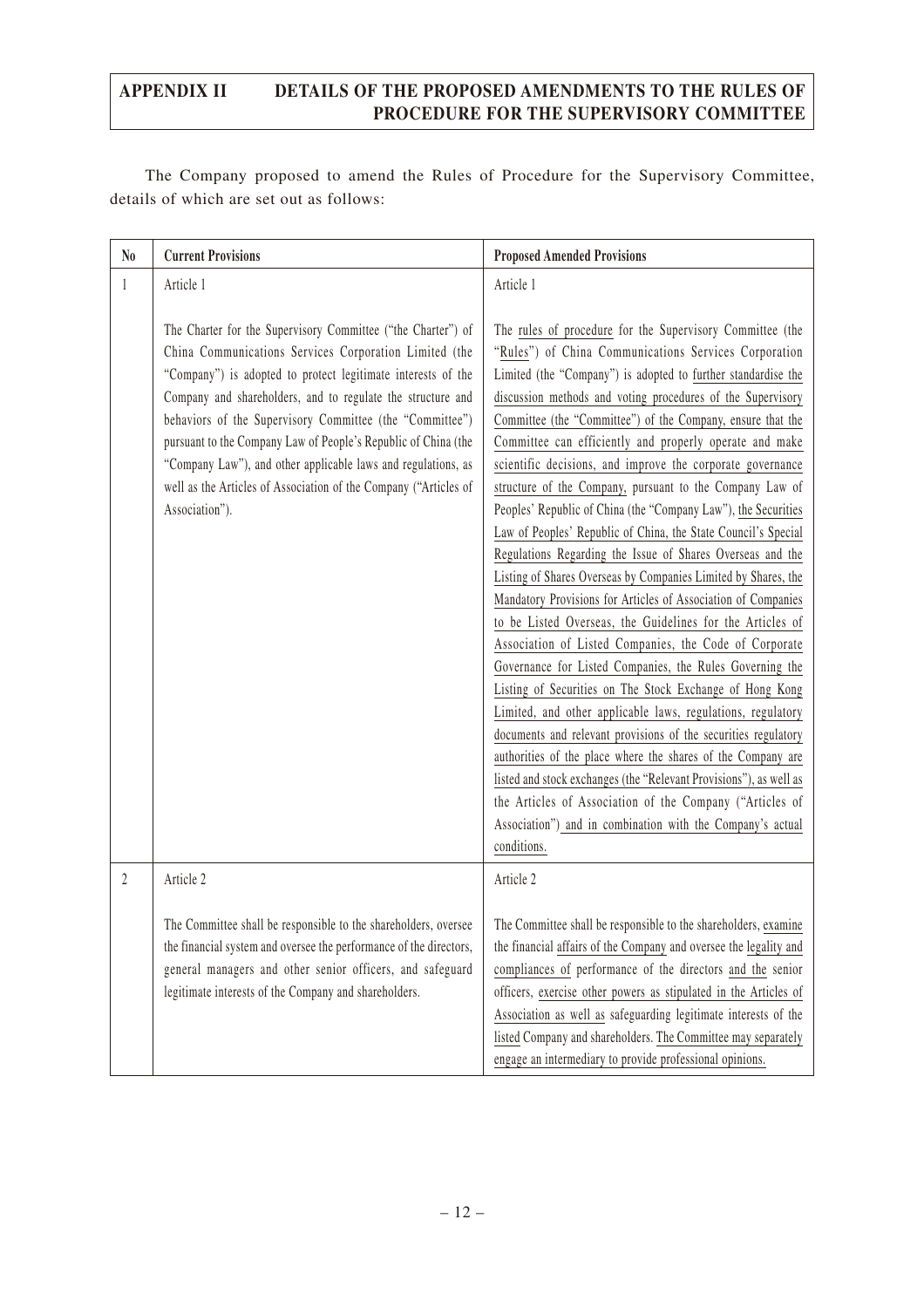| N <sub>0</sub> | <b>Current Provisions</b>                                                                                                                                                                                                                                                                                                                                                                                             | <b>Proposed Amended Provisions</b>                                                                                                                                                                                                                                                                                                                                                                                                                                                                                                                                                       |
|----------------|-----------------------------------------------------------------------------------------------------------------------------------------------------------------------------------------------------------------------------------------------------------------------------------------------------------------------------------------------------------------------------------------------------------------------|------------------------------------------------------------------------------------------------------------------------------------------------------------------------------------------------------------------------------------------------------------------------------------------------------------------------------------------------------------------------------------------------------------------------------------------------------------------------------------------------------------------------------------------------------------------------------------------|
| 3              | Article 3                                                                                                                                                                                                                                                                                                                                                                                                             | Article 3                                                                                                                                                                                                                                                                                                                                                                                                                                                                                                                                                                                |
|                | The supervisors shall loyally perform the oversight duties<br>pursuant to applicable laws, regulations and the Articles of<br>Association.                                                                                                                                                                                                                                                                            | The supervisors shall loyally perform the oversight duties<br>pursuant to applicable laws, regulations and the Articles of<br>Association, and shall not abuse their powers by taking bribes or<br>receiving other illegal income and misappropriate the assets of<br>the Company.                                                                                                                                                                                                                                                                                                       |
|                |                                                                                                                                                                                                                                                                                                                                                                                                                       | The supervisors shall ensure that the information disclosed by the<br>Company is true, accurate and complete. The supervisors shall<br>not use their affiliation to jeopardise the interests of the Company.<br>Any supervisor who causes losses to the Company shall be liable<br>for such losses.                                                                                                                                                                                                                                                                                      |
| $\overline{4}$ | Article 4                                                                                                                                                                                                                                                                                                                                                                                                             | Article 4                                                                                                                                                                                                                                                                                                                                                                                                                                                                                                                                                                                |
|                | The Company shall provide the Supervisors with necessary<br>information and materials for supervisors to perform their duties.<br>The supervisors shall independently perform duties set out in<br>applicable laws, regulations and the Articles of Association. The<br>Company shall provide for appropriate funding for the expenses<br>and reasonable costs incurred by the Committee in performing its<br>duties. | The Company shall provide the Supervisors with necessary<br>information and materials for supervisors to perform their duties.<br>The supervisors shall independently perform duties set out in<br>applicable laws, regulations and the Articles of Association. The<br>Company shall be responsible for the Committee's working<br>expenses, reasonable costs incurred in engaging professionals<br>such as lawyers, certified public accountants and practicing<br>auditors when exercising its functions and powers and other<br>related expenses required for performing its duties. |
| 5              | <b>Chapter 2 Supervisors</b>                                                                                                                                                                                                                                                                                                                                                                                          | The entire chapter is deleted and numbering of subsequent<br>articles would be updated accordingly.                                                                                                                                                                                                                                                                                                                                                                                                                                                                                      |
| $6\,$          | Article 14                                                                                                                                                                                                                                                                                                                                                                                                            | Article 5                                                                                                                                                                                                                                                                                                                                                                                                                                                                                                                                                                                |
|                | The Committee shall comprise 3 supervisors, including 1 external<br>supervisor. Any supervisor elected by the shareholders shall be<br>replaced on the shareholders' general meeting, while any<br>supervisor elected by the employees shall be replaced by<br>employees through election procedure.                                                                                                                  | The Committee shall include one supervisor who shall represent<br>the shareholders, one independent supervisor and one supervisor<br>who shall represent the employees. Supervisor who represents the<br>shareholders and independent supervisor shall be elected or<br>removed by the shareholders in general meetings, and the<br>supervisor who represents employees shall be elected or removed<br>by the employees of the Company democratically.                                                                                                                                   |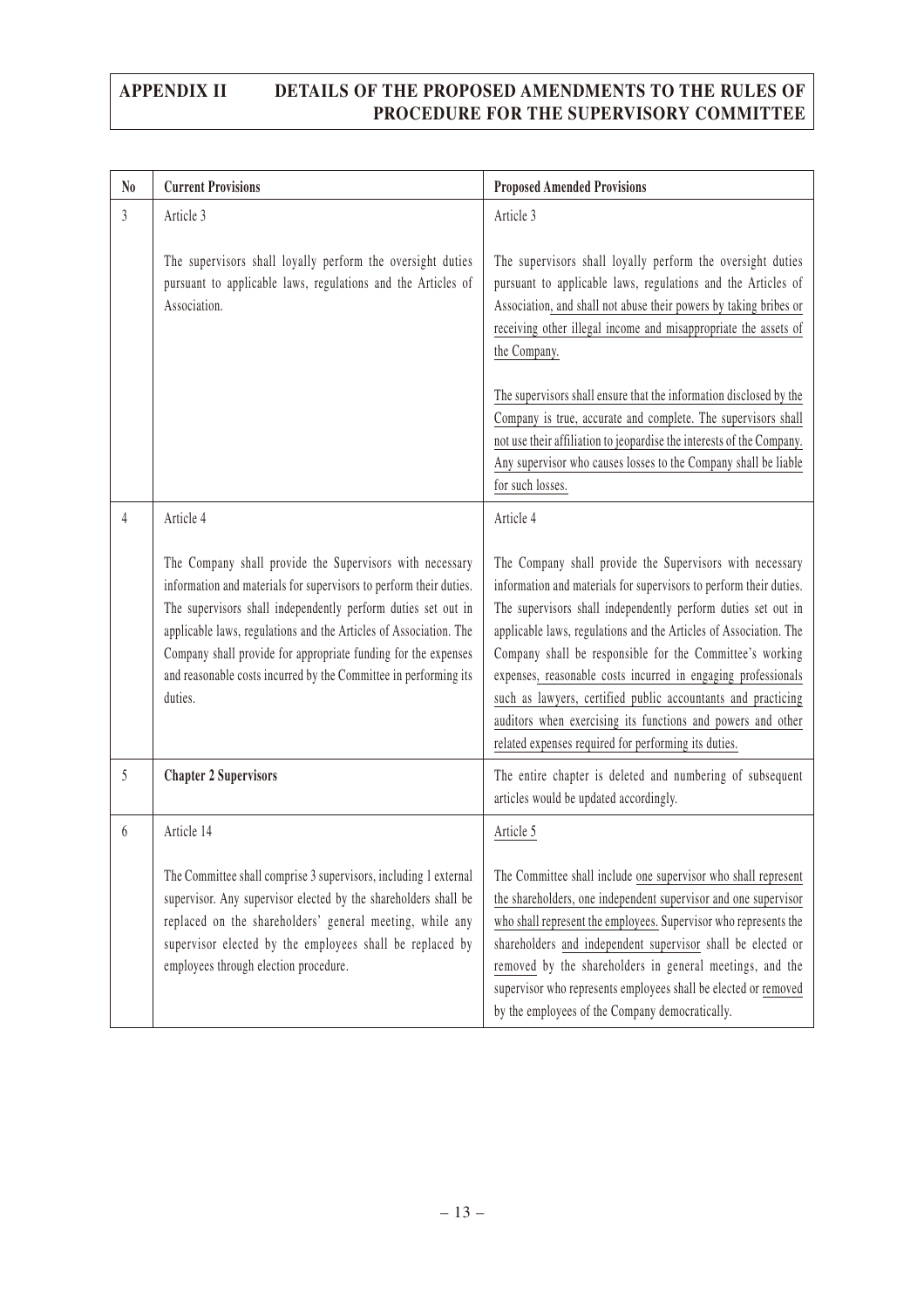| N <sub>0</sub>   | <b>Current Provisions</b>                                                                             | <b>Proposed Amended Provisions</b>                                                                                                                                                                                                                                                                                                                                                                                                                                                                                                                                                                                                                                                                                                                                                  |
|------------------|-------------------------------------------------------------------------------------------------------|-------------------------------------------------------------------------------------------------------------------------------------------------------------------------------------------------------------------------------------------------------------------------------------------------------------------------------------------------------------------------------------------------------------------------------------------------------------------------------------------------------------------------------------------------------------------------------------------------------------------------------------------------------------------------------------------------------------------------------------------------------------------------------------|
| 7                | N/A, the clause is newly added and numbering of articles<br>afterwards would be updated accordingly.  | New Article 6<br>The Committee and the shareholders holding, individually or<br>collectively, more than 3% of the issued shares of the Company<br>may nominate candidates for supervisors representing<br>shareholders.                                                                                                                                                                                                                                                                                                                                                                                                                                                                                                                                                             |
| 8                | N/A, the clause is newly added and numbering of articles<br>afterwards would be updated accordingly.  | New Article 7<br>Each supervisor shall serve for a term of three years, which is<br>renewable upon re-election and re-appointment. Where no new<br>appointment is made upon expiration of the term of office of a<br>supervisor or a supervisor tenders his/her resignation during<br>his/her term of office resulting in the number of members of the<br>Committee being less than a quorum, the original supervisor<br>shall, before the newly elected supervisors assume their posts,<br>continue to perform his/her duties as a supervisor in accordance<br>with the laws, administrative regulations, departmental rules,<br>relevant regulatory documents, the rules of the stock exchanges<br>where the shares of the Company are listed and the Articles of<br>Association. |
| $\boldsymbol{9}$ | N/A, the clause is newly added and numbering of articles<br>afterwards would be updated accordingly.  | New Article 8<br>A supervisor may resign before the expiration of his/her term of<br>office. The provisions on the resignation of directors in the<br>Articles of Association also apply to supervisors.                                                                                                                                                                                                                                                                                                                                                                                                                                                                                                                                                                            |
| 10               | Article 16<br>The Committee may set up an office responsible for day-to-day<br>work of the Committee. | Article 10<br>The Committee may set up an office responsible for day-to-day<br>work of the Committee, where needed.                                                                                                                                                                                                                                                                                                                                                                                                                                                                                                                                                                                                                                                                 |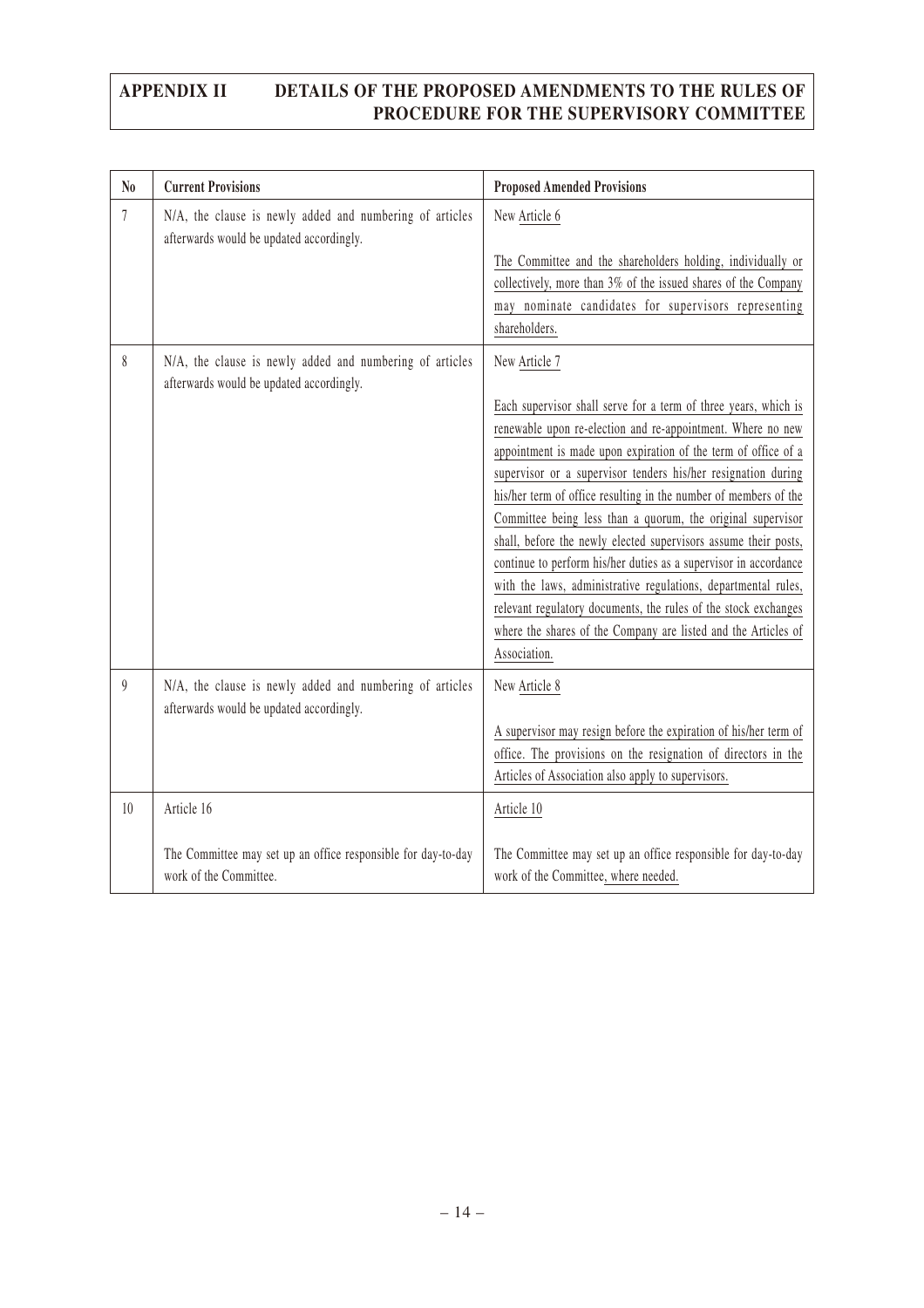| N <sub>0</sub> | <b>Current Provisions</b>                                                                                                                                                                                                                                                                                                                                                                                                                                                                                                                                                                                                                                                                                                                                                                                                                                                                                                                                                                                                                                                                                                                                                                                                                                                     | <b>Proposed Amended Provisions</b>                                                                                                                                                                                                                                                                                                                                                                                                                                                                                                                                                                                                                                                                                                                                                                                                                                                                                                                                                                                                                                                                                                                                                                                                                     |
|----------------|-------------------------------------------------------------------------------------------------------------------------------------------------------------------------------------------------------------------------------------------------------------------------------------------------------------------------------------------------------------------------------------------------------------------------------------------------------------------------------------------------------------------------------------------------------------------------------------------------------------------------------------------------------------------------------------------------------------------------------------------------------------------------------------------------------------------------------------------------------------------------------------------------------------------------------------------------------------------------------------------------------------------------------------------------------------------------------------------------------------------------------------------------------------------------------------------------------------------------------------------------------------------------------|--------------------------------------------------------------------------------------------------------------------------------------------------------------------------------------------------------------------------------------------------------------------------------------------------------------------------------------------------------------------------------------------------------------------------------------------------------------------------------------------------------------------------------------------------------------------------------------------------------------------------------------------------------------------------------------------------------------------------------------------------------------------------------------------------------------------------------------------------------------------------------------------------------------------------------------------------------------------------------------------------------------------------------------------------------------------------------------------------------------------------------------------------------------------------------------------------------------------------------------------------------|
| 11             | Article 17                                                                                                                                                                                                                                                                                                                                                                                                                                                                                                                                                                                                                                                                                                                                                                                                                                                                                                                                                                                                                                                                                                                                                                                                                                                                    | Article 11                                                                                                                                                                                                                                                                                                                                                                                                                                                                                                                                                                                                                                                                                                                                                                                                                                                                                                                                                                                                                                                                                                                                                                                                                                             |
|                | The Committee shall exercise the following functions and powers<br>in accordance with law:<br>(1) to review the Company's financial position, to request<br>information from relevant departments and personnel of the<br>Company, and to inspect financial documents and relevant<br>information of subsidiaries of the Company;<br>(2) to supervise directors, managers and other senior officers<br>who violate laws, regulations and the Articles of Association<br>in performing their duties;<br>(3) to require directors, managers and other senior officers of the<br>Company to rectify their violations of laws, regulations or<br>the Articles of Association or their behavior which impairs<br>the interests of the Company; to report to the Board of<br>Directors, shareholders' general meeting, securities<br>regulatory body and other relevant authorities where<br>necessary;<br>(4) to check the financial information, including report to be<br>submitted by the Board of Directors to the shareholders'<br>general meeting, business report and profit distribution plan,<br>and retain certified accountant and auditor for review in case<br>of doubt on behalf of the Company;<br>(5) to propose to convene an extraordinary shareholders' general | The Committee shall be accountable to the shareholders in<br>general meeting and shall exercise the following functions and<br>powers in accordance with law:<br>(1) to review the Company's financial position;<br>(2) to supervise directors, general manager and other senior<br>officers who violate laws, regulations and the Articles of<br>Association in performing their duties;<br>(3) to require directors, general managers and other senior<br>officers of the Company to rectify their violations of laws,<br>regulations or the Articles of Association or their behavior<br>which impairs the interests of the Company;<br>(4) to check the financial information, including the financial<br>report, business report and profit distribution plan to be<br>submitted by the Board of Directors to the shareholders'<br>general meeting, and retain certified accountant and auditor<br>for review in case of doubt on behalf of the Company;<br>(5) to propose to convene an extraordinary shareholders' general<br>meeting;<br>(6) to propose to convene a board meeting;<br>(7) to negotiate with, or bring actions against, a director on<br>behalf of the Company;<br>(8) other functions and powers set forth in the Articles of |
|                | meeting;<br>(6) to negotiate with, or bring actions against, a director on<br>behalf of the Company;<br>other functions and powers set forth in the Articles of<br>(7)<br>Association.<br>The supervisors shall attend the board meeting as non-voting<br>representatives.                                                                                                                                                                                                                                                                                                                                                                                                                                                                                                                                                                                                                                                                                                                                                                                                                                                                                                                                                                                                    | Association.<br>The Committee may provide its opinions on the appointment of<br>accounting firm by the Company, and may appoint another<br>accounting firm in the name of the Company when necessary to<br>independently examine financial affairs of the Company, and may<br>directly report relevant information to the securities supervisory<br>and management authorities of the State Council and other<br>relevant authorities.                                                                                                                                                                                                                                                                                                                                                                                                                                                                                                                                                                                                                                                                                                                                                                                                                 |
|                |                                                                                                                                                                                                                                                                                                                                                                                                                                                                                                                                                                                                                                                                                                                                                                                                                                                                                                                                                                                                                                                                                                                                                                                                                                                                               | The independent supervisors shall report independently to the<br>shareholders' meeting on whether the senior officers have<br>performed their duties honestly and diligently.<br>The supervisors shall attend the board meeting as non-voting<br>representatives.                                                                                                                                                                                                                                                                                                                                                                                                                                                                                                                                                                                                                                                                                                                                                                                                                                                                                                                                                                                      |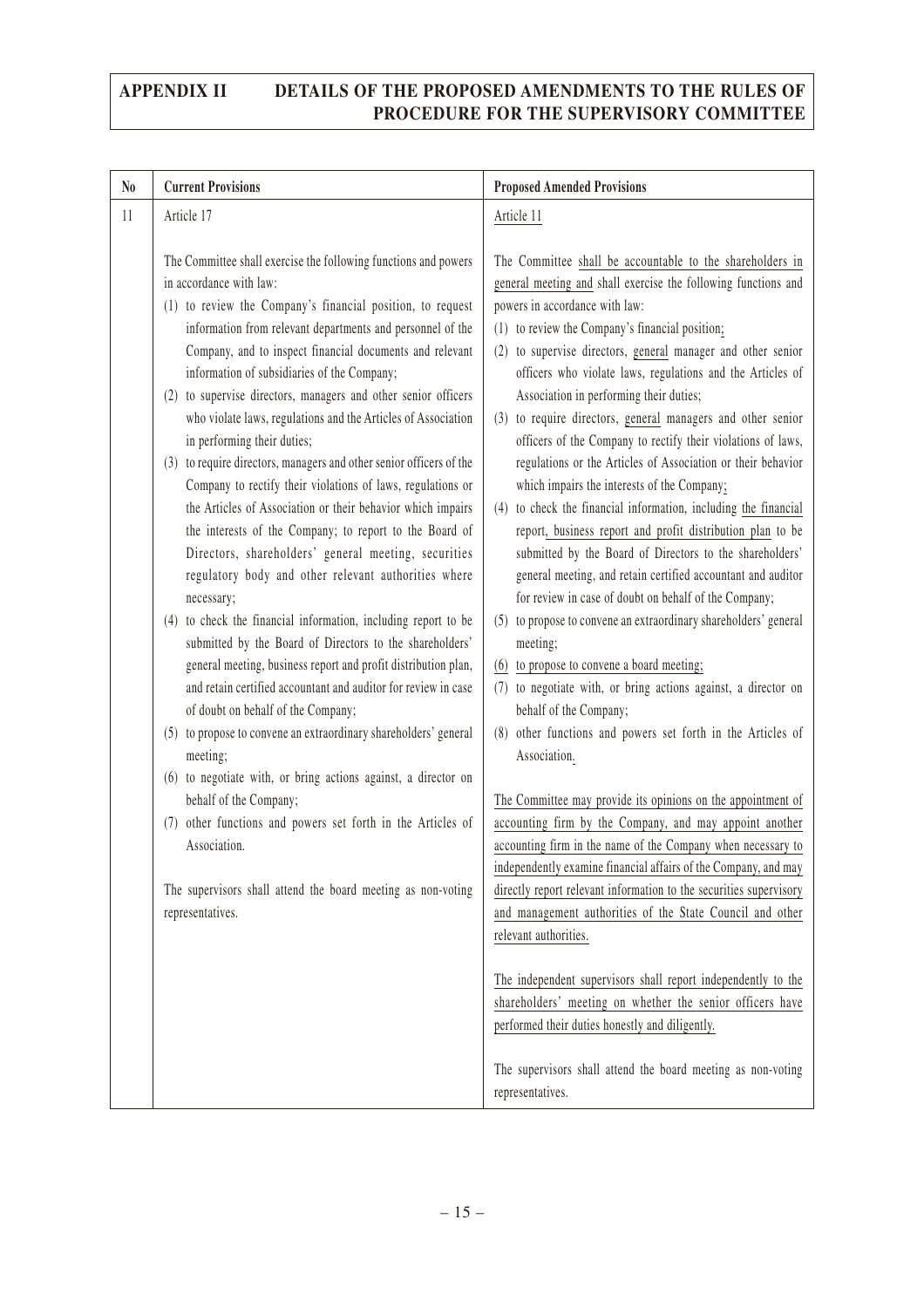| $\mathbf{N_0}$ | <b>Current Provisions</b>                                                                                                                                                                                                                                                                                                 | <b>Proposed Amended Provisions</b>                                                                                                                                                                                                                                                                                                                                                                                                                                                                                                                                                                                                                                    |
|----------------|---------------------------------------------------------------------------------------------------------------------------------------------------------------------------------------------------------------------------------------------------------------------------------------------------------------------------|-----------------------------------------------------------------------------------------------------------------------------------------------------------------------------------------------------------------------------------------------------------------------------------------------------------------------------------------------------------------------------------------------------------------------------------------------------------------------------------------------------------------------------------------------------------------------------------------------------------------------------------------------------------------------|
| 12             | N/A, the clause is newly added and numbering of articles<br>afterwards would be updated accordingly.                                                                                                                                                                                                                      | New Article 12<br>The Committee may require presence of the directors, senior<br>officers and other relevant personnel at the meetings of the<br>Committee to answer the questions concerned.<br>When the Committee investigates the conduct of directors and<br>senior officers of the Company on their performance of duties, it<br>may inquire the directors, senior officers and other persons of the<br>Company about relevant information, and such directors, senior<br>officers and other persons of the Company shall provide<br>assistance.                                                                                                                 |
| 13             | N/A, the clause is newly added and numbering of articles<br>afterwards would be updated accordingly.                                                                                                                                                                                                                      | New Article 14<br>When the Committee finds any violations of the laws,<br>administrative regulations or the Articles of Association by any<br>directors or senior officers, it shall perform its supervisory duties,<br>and report to the board of directors or shareholders' general<br>meetings or report directly to the China Securities Regulatory<br>Commission and its local offices, stock exchanges or other<br>departments.                                                                                                                                                                                                                                 |
| 14             | Article 19<br>The Committee meeting shall be held at least twice a year and<br>shall be convened by the chairperson of the Committee.                                                                                                                                                                                     | Article 15<br>The Committee meetings shall be held at least once every six<br>months, and shall be convened and chaired by the chairperson of<br>the Committee.                                                                                                                                                                                                                                                                                                                                                                                                                                                                                                       |
| 15             | Article 20<br>In case that the chairperson is unable to convene the meeting<br>under specific circumstances, the chairperson shall delegate a<br>supervisor to perform the duty on his or her behalf.                                                                                                                     | Article 16<br>If the chairperson is unable or fails to perform his/her duties, the<br>Committee meetings shall be convened and chaired by a<br>supervisor jointly nominated by more than half of the supervisors.                                                                                                                                                                                                                                                                                                                                                                                                                                                     |
| 16             | Article 21<br>The written notice of the Committee meeting shall be distributed<br>to all supervisors 10 days prior to the meeting, and the notice<br>shall include:<br>$(1)$ the date of the meeting;<br>the venue of the meeting;<br>(2)<br>the subject matters of the meeting;<br>(3)<br>the date of the notice.<br>(4) | Article 17<br>The notice of the Committee meeting shall be served to all<br>supervisors ten days prior to the meeting. The required period of<br>notice may be waived upon unanimous consent of all the<br>supervisors in writing. The notice of the Committee meeting shall<br>include the following information:<br>$(1)$ the date of the meeting;<br>the venue and duration of the meeting;<br>(2)<br>the subject matters of the meeting;<br>(3)<br>the date of the notice.<br>(4)<br>The notice of the Committee's meeting shall be served by telex<br>(including emails), by telegram, by fax, by express courier<br>service or by registered mail or in person. |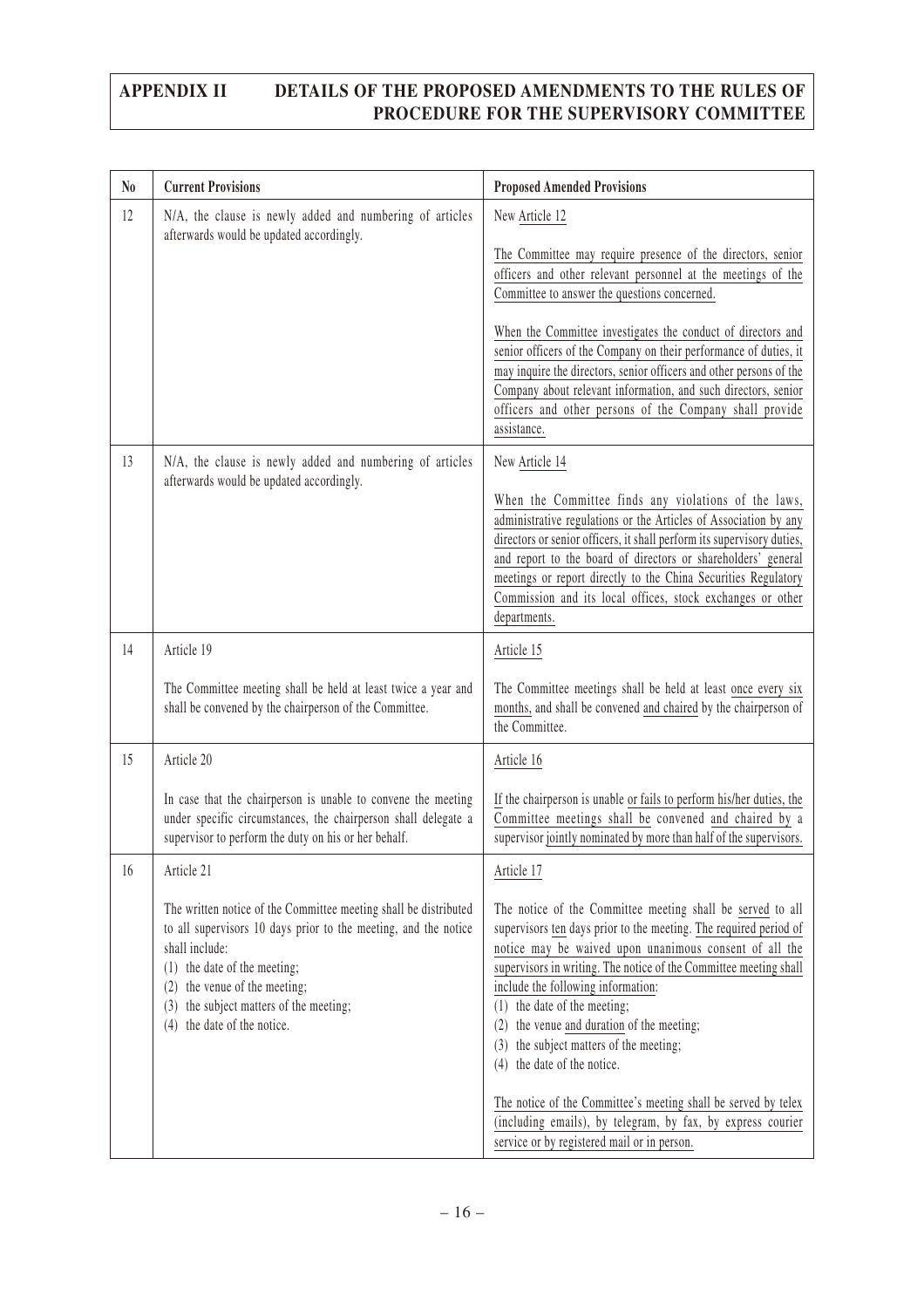| N <sub>0</sub> | <b>Current Provisions</b>                                                                            | <b>Proposed Amended Provisions</b>                                                                                                                                                                                                                                                                                                                                                                                                                                                                                                                                                                                                                                                                                                                                                                                                                                                                                                                                                                                                                                                                                                                                                                                                                                                                                                                                                                                                                                                                                                                                                                                                                                                                       |
|----------------|------------------------------------------------------------------------------------------------------|----------------------------------------------------------------------------------------------------------------------------------------------------------------------------------------------------------------------------------------------------------------------------------------------------------------------------------------------------------------------------------------------------------------------------------------------------------------------------------------------------------------------------------------------------------------------------------------------------------------------------------------------------------------------------------------------------------------------------------------------------------------------------------------------------------------------------------------------------------------------------------------------------------------------------------------------------------------------------------------------------------------------------------------------------------------------------------------------------------------------------------------------------------------------------------------------------------------------------------------------------------------------------------------------------------------------------------------------------------------------------------------------------------------------------------------------------------------------------------------------------------------------------------------------------------------------------------------------------------------------------------------------------------------------------------------------------------|
| 17             | N/A, the clause is newly added and numbering of articles<br>afterwards would be updated accordingly. | New Article 18<br>The supervisors may propose to convene an extraordinary<br>meeting of the Committee. An extraordinary meeting should be<br>convened within ten days by the Committee upon occurrence of<br>any of the following circumstances:<br>(1) it is proposed by any supervisor;<br>a resolution, in violation of the relevant provisions and<br>(2)<br>requirements of the laws, the Articles of Association,<br>resolutions of shareholders' general meetings and other<br>relevant regulations, is passed at a shareholders' general<br>meeting or board of directors meeting;<br>(3) any inappropriate behavior of any of the directors and the<br>senior officers may incur material damages to the Company<br>or adverse impacts to the market;<br>any of the Company, the directors, the supervisors or the<br>(4)<br>senior officers is sued by the shareholders;<br>(5) any of the Company, the directors, the supervisors or the<br>senior officers is subject to any penalty by the securities<br>regulatory authorities or public condemnation by the stock<br>exchange on which the Company's shares are listed;<br>(6) a request is made by the securities regulatory authorities;<br>such other circumstances prescribed by the Articles of<br>(7)<br>Association.<br>The supervisors may propose to hold an extraordinary meeting of<br>the Committee. Notice of such meeting shall be given to each<br>supervisor five days before the meeting is convened. In urgent<br>cases where there is a need to convene an extraordinary meeting<br>of the Committee as soon as possible, the notice convening the<br>meeting may be given at any time, but the convener shall make an |
| 18             | N/A, the clause is newly added and numbering of articles<br>afterwards would be updated accordingly. | explanatory statement at the meeting.<br>New Article 20<br>After receiving the notice of the meeting, each person, who shall<br>be present at the meeting, should inform the Committee office or<br>the contact person of the meeting whether to participate in the<br>meeting as soon as possible.<br>The supervisors who have attended the meeting, regardless of<br>whether they have received the meeting notice or not, shall be                                                                                                                                                                                                                                                                                                                                                                                                                                                                                                                                                                                                                                                                                                                                                                                                                                                                                                                                                                                                                                                                                                                                                                                                                                                                    |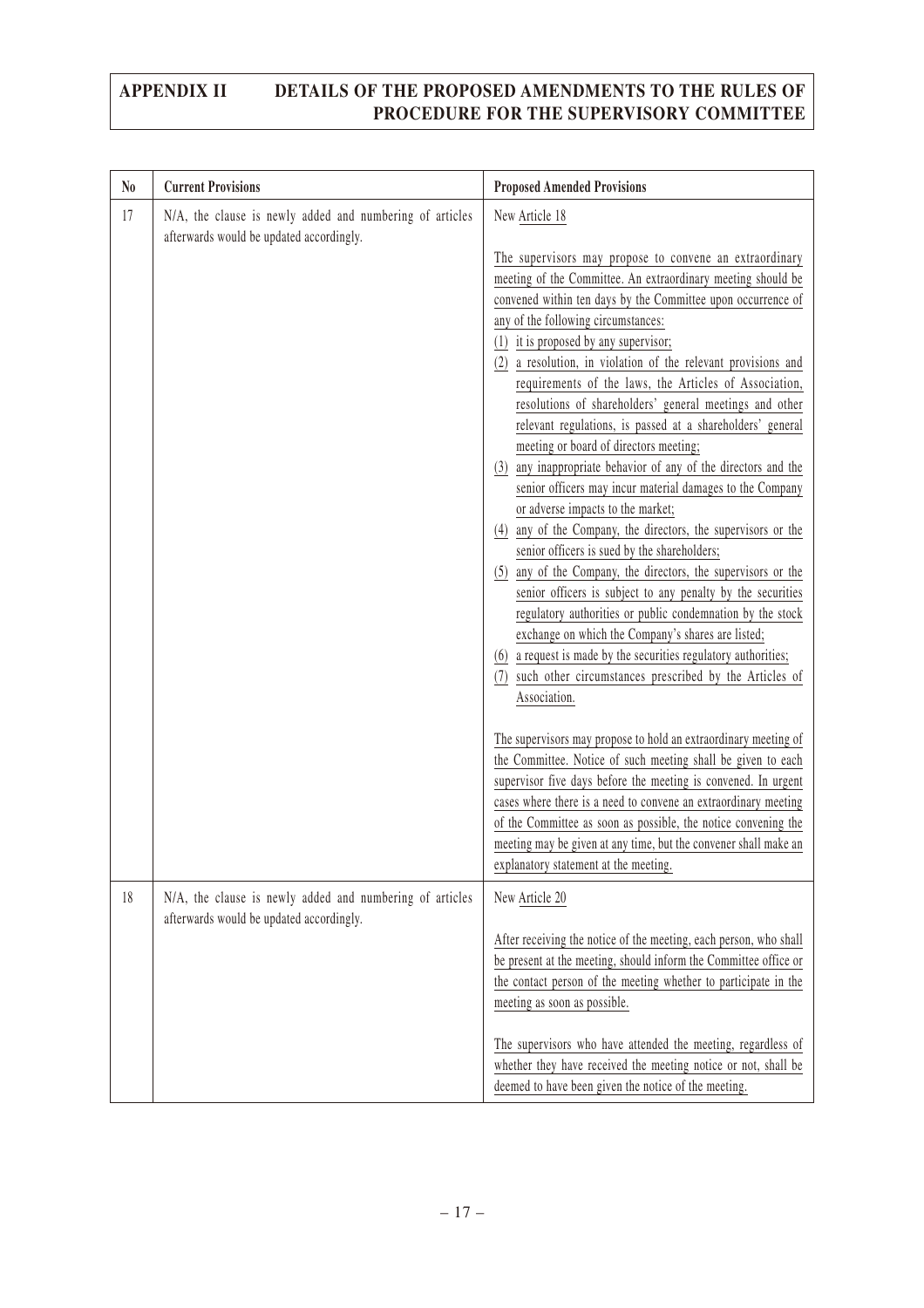| N <sub>0</sub> | <b>Current Provisions</b>                                                                                     | <b>Proposed Amended Provisions</b>                                                                                                                                                                                                                                                                                                                                                                                                                                                                                                                                                                                                                                                                                                                                                                                                                                                                                                                                                                                                   |
|----------------|---------------------------------------------------------------------------------------------------------------|--------------------------------------------------------------------------------------------------------------------------------------------------------------------------------------------------------------------------------------------------------------------------------------------------------------------------------------------------------------------------------------------------------------------------------------------------------------------------------------------------------------------------------------------------------------------------------------------------------------------------------------------------------------------------------------------------------------------------------------------------------------------------------------------------------------------------------------------------------------------------------------------------------------------------------------------------------------------------------------------------------------------------------------|
| 19             | N/A, the clause is newly added and numbering of articles<br>afterwards would be updated accordingly.          | New Article 21<br>The accidental omission to give notice of a meeting to, or the<br>failure to receive the notice of a meeting by, any person entitled to<br>receive such notice shall not invalidate the meeting and the                                                                                                                                                                                                                                                                                                                                                                                                                                                                                                                                                                                                                                                                                                                                                                                                            |
|                |                                                                                                               | resolutions adopted thereat.                                                                                                                                                                                                                                                                                                                                                                                                                                                                                                                                                                                                                                                                                                                                                                                                                                                                                                                                                                                                         |
| 20             | N/A, the clause is newly added and numbering of articles<br>afterwards would be updated accordingly.          | New Article 22<br>During the period after the notice of meeting is sent and before<br>the meeting is convened, the Committee office shall be<br>responsible for, or arrange the contact and communication with<br>all the supervisors. If there are any opinions or suggestions from<br>the supervisors in respect of the proposals, the Committee office<br>shall collect such opinions or suggestions concerning the relevant<br>proposals from the supervisors in order to improve such<br>proposals.                                                                                                                                                                                                                                                                                                                                                                                                                                                                                                                             |
| 21             | Article 23                                                                                                    | Article 23                                                                                                                                                                                                                                                                                                                                                                                                                                                                                                                                                                                                                                                                                                                                                                                                                                                                                                                                                                                                                           |
|                | Any Committee meeting shall not be valid unless it is attended by<br>more than two-thirds of the supervisors. | Any Committee meeting shall not be held without the attendance<br>of more than half of the supervisors.                                                                                                                                                                                                                                                                                                                                                                                                                                                                                                                                                                                                                                                                                                                                                                                                                                                                                                                              |
| 22             | N/A, the clause is newly added and numbering of articles<br>afterwards would be updated accordingly.          | New Article 25<br>A meeting of the Committee shall be convened by way of physical<br>meeting in principle. In circumstances where opinions of<br>supervisors are sufficiently conveyed, meeting of the Committee<br>may, with the approval of the convener (moderator) and the<br>proposer, adopt the forms of video conference, teleconference or<br>deliberation in writing, and may also adopt the forms of physical<br>meeting and other forms simultaneously if necessary.<br>Where the meeting is not held by way of physical meeting, the<br>number of the supervisors who attend the meeting shall be<br>counted according to supervisors present via video conference,<br>supervisors proposing comments in the faxes or emails and other<br>written certificate documents actually received within a<br>prescribed time limit.<br>Where a meeting of the Committee is held via video or telephone,<br>it shall be ensured that supervisors at the meeting can hear others<br>clearly and communicate with others normally. |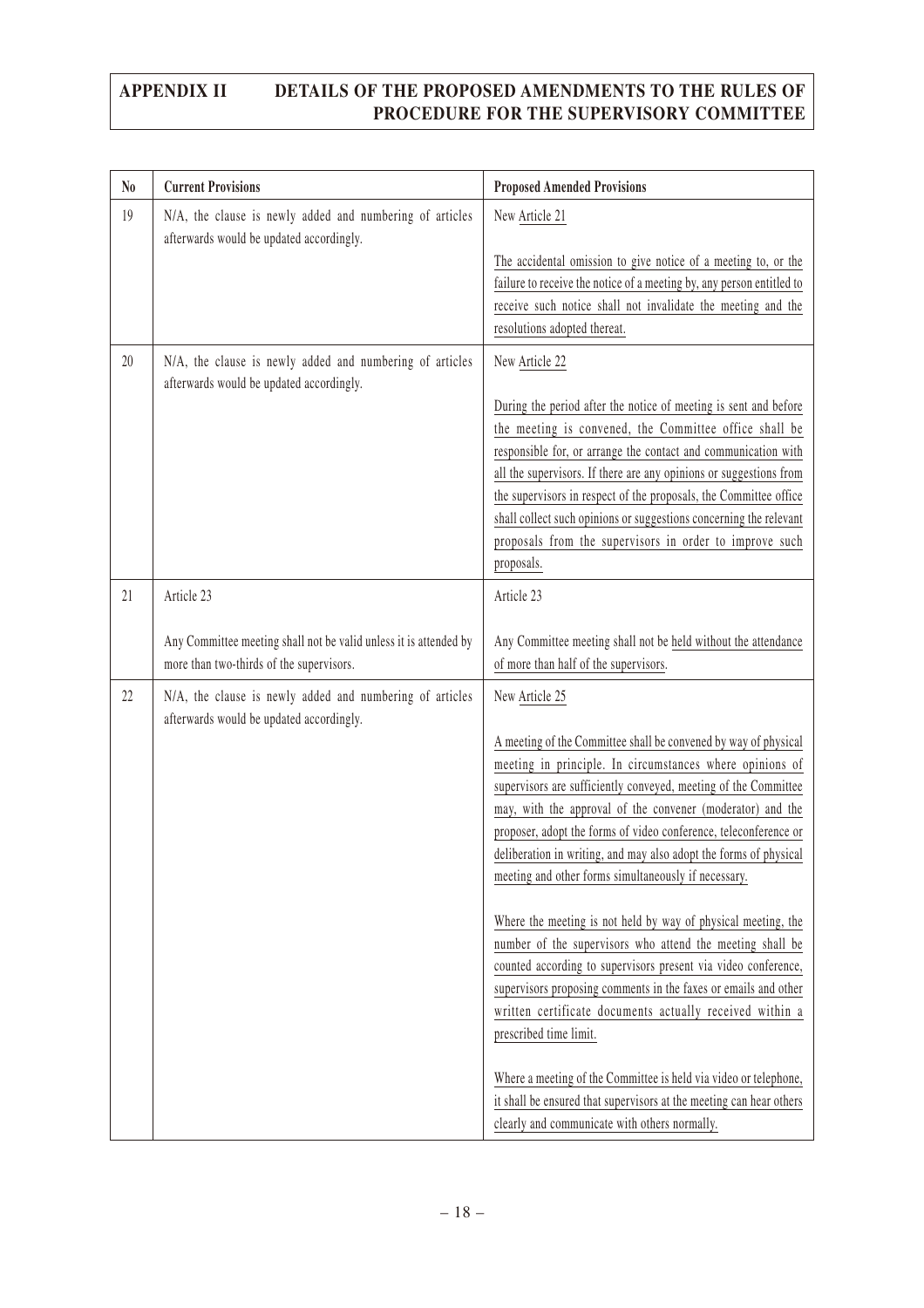| N <sub>0</sub> | <b>Current Provisions</b>                                                                                                                                                                                                                                                                                                                                                                                                                                                                 | <b>Proposed Amended Provisions</b>                                                                                                                                                                                                                                                                                                                                                                                                                                                                                                                                                                                                                                                                                                                                                                                                                                                                                                                                                                                                                                                                                                                                                                                                                                                                                   |
|----------------|-------------------------------------------------------------------------------------------------------------------------------------------------------------------------------------------------------------------------------------------------------------------------------------------------------------------------------------------------------------------------------------------------------------------------------------------------------------------------------------------|----------------------------------------------------------------------------------------------------------------------------------------------------------------------------------------------------------------------------------------------------------------------------------------------------------------------------------------------------------------------------------------------------------------------------------------------------------------------------------------------------------------------------------------------------------------------------------------------------------------------------------------------------------------------------------------------------------------------------------------------------------------------------------------------------------------------------------------------------------------------------------------------------------------------------------------------------------------------------------------------------------------------------------------------------------------------------------------------------------------------------------------------------------------------------------------------------------------------------------------------------------------------------------------------------------------------|
| 23             | Article 26                                                                                                                                                                                                                                                                                                                                                                                                                                                                                | Article 27                                                                                                                                                                                                                                                                                                                                                                                                                                                                                                                                                                                                                                                                                                                                                                                                                                                                                                                                                                                                                                                                                                                                                                                                                                                                                                           |
|                | The agenda of the Committee meeting shall be determined by the<br>chairperson. Except for the pre-determined proposals, the<br>Committee may determine new proposals during the meeting as<br>the case may be. Where any new proposal is determined, the<br>Committee shall provide adequate materials, including<br>background introduction of the proposals, any information and<br>data which can facilitate the supervisors to understand the<br>business development of the Company. | The agenda of the Committee meeting shall be determined by the<br>chairperson. In principle, the Committee does not deliberate on<br>temporary proposals that are not included in the notice of the<br>meeting, nor make resolutions on matters not included in the<br>agenda. In the event of an emergency on which a decision shall be<br>made at the Committee meeting, the chairperson of the meeting<br>shall put a vote on whether the provisional proposal is submitted<br>to the meeting, and such proposal can be considered after<br>approval by more than half of all supervisors. If it is necessary to<br>make a resolution, since the proxy supervisors present on other<br>supervisor's behalf have not been entrusted by the principal to<br>vote on the new proposal in advance, the number of votes of the<br>proxies shall not be regarded as a valid number of votes, except to<br>the extent that the principal clearly states in the power of attorney<br>that the proxy has the right to vote on such proposal.<br>Where any new proposal is determined, the Committee shall<br>provide adequate materials, including background introduction of<br>the proposals, any information and data which can facilitate the<br>supervisors to understand the business development of the<br>Company. |
| 24             | Article 28                                                                                                                                                                                                                                                                                                                                                                                                                                                                                | Article 29                                                                                                                                                                                                                                                                                                                                                                                                                                                                                                                                                                                                                                                                                                                                                                                                                                                                                                                                                                                                                                                                                                                                                                                                                                                                                                           |
|                | The voting of the Committee meeting is by show of hands with<br>each supervisor having one vote.                                                                                                                                                                                                                                                                                                                                                                                          | The voting of the Committee meeting is by poll in writing or vote<br>by a show of hands (or verbal vote). Each supervisor has one vote.<br>The meeting held by way of physical meeting shall adopt the<br>method of voting by poll in writing or voting by a show of hands<br>(or verbal vote). The meeting held via video or telephone may<br>adopt the method of voting by a show of hands (or verbal vote),<br>but supervisors who attend the meeting shall record the vote in<br>writing as soon as possible, and the supervisors' voting by a show<br>of hands (or verbal vote) shall have the same effect with the vote<br>in writing. However, if the original certificate of the vote in<br>writing (if any) is inconsistent with the voting opinion expressed<br>by vote by a show of hands (or verbal vote) during the meeting<br>held via video or telephone, the voting opinion expressed during<br>the meeting held via video or telephone shall prevail. A meeting<br>held by way of written resolutions shall adopt the method of<br>voting by poll in writing, and the supervisors who vote shall<br>fulfill relevant signing procedures within the time limit stated in<br>the notice of the meeting.                                                                                               |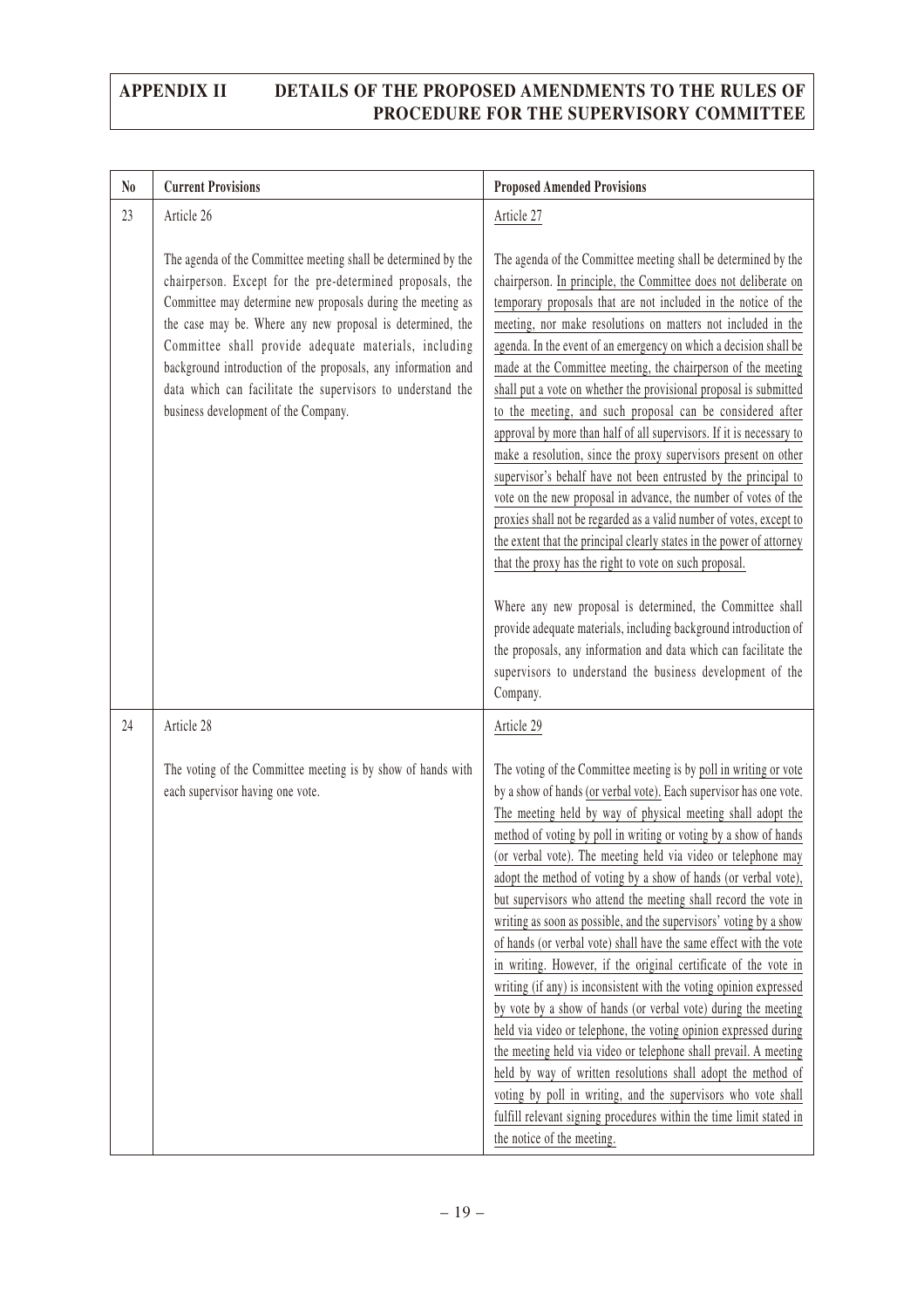| $\mathbf{N_0}$ | <b>Current Provisions</b>                                                                                                                                                                                                                                                                                                                                            | <b>Proposed Amended Provisions</b>                                                                                                                                                                                                                                                                                                                                                                                                                                                                                                                                                                                                                                                                                                                                                                           |
|----------------|----------------------------------------------------------------------------------------------------------------------------------------------------------------------------------------------------------------------------------------------------------------------------------------------------------------------------------------------------------------------|--------------------------------------------------------------------------------------------------------------------------------------------------------------------------------------------------------------------------------------------------------------------------------------------------------------------------------------------------------------------------------------------------------------------------------------------------------------------------------------------------------------------------------------------------------------------------------------------------------------------------------------------------------------------------------------------------------------------------------------------------------------------------------------------------------------|
| 25             | <b>Chapter 7 Minutes of Committee Meeting</b>                                                                                                                                                                                                                                                                                                                        | <b>Chapter 6 Minutes of Committee Meeting and Announcement</b>                                                                                                                                                                                                                                                                                                                                                                                                                                                                                                                                                                                                                                                                                                                                               |
| 26             | Article 35                                                                                                                                                                                                                                                                                                                                                           | Article 36                                                                                                                                                                                                                                                                                                                                                                                                                                                                                                                                                                                                                                                                                                                                                                                                   |
|                | Minutes shall be kept during the Committee meetings and shall be<br>signed by the attending supervisors and the recorders. The<br>attending supervisor may request descriptive information on his<br>or her speech to be recorded on the minutes.                                                                                                                    | Minutes shall be kept for the Committee meetings and shall be<br>signed by the attending supervisors and the recorders.<br>The supervisors may request descriptive information on his or her<br>speech to be recorded on the minutes.                                                                                                                                                                                                                                                                                                                                                                                                                                                                                                                                                                        |
| 27             | Article 36                                                                                                                                                                                                                                                                                                                                                           | Article 37                                                                                                                                                                                                                                                                                                                                                                                                                                                                                                                                                                                                                                                                                                                                                                                                   |
|                | The minutes of the Committee meeting shall state:<br>(1) Meeting date, venue and the person's name who calls for the<br>meeting;<br>(2) Names of attending supervisors and proxy supervisors<br>(agent);<br>$(3)$ Agenda;<br>(4) Key points of speeches;<br>Voting manner and result of each voting item (affirmative<br>(5)<br>votes, veto votes or waiving votes). | The Committee office shall be responsible for arranging the<br>preparation of meeting minutes for the matters discussed. The<br>minutes of the Committee meeting shall state:<br>(1) Meeting session and meeting date, venue, methods and the<br>person's names of the convener and the moderator;<br>(2) Issuance of the meeting notice;<br>(3) Names of attending supervisors and proxy supervisors<br>(agent);<br>$(4)$ Agenda;<br>Proposals considered at the meeting, the key points and main<br>(5)<br>opinions of each supervisor on related matters, and the<br>voting intention of the proposals;<br>(6) Voting manner and result of each voting item (affirmative<br>votes, veto votes or waiving votes);<br>(7) Other matters deemed as necessary by the attending<br>supervisors to be recorded. |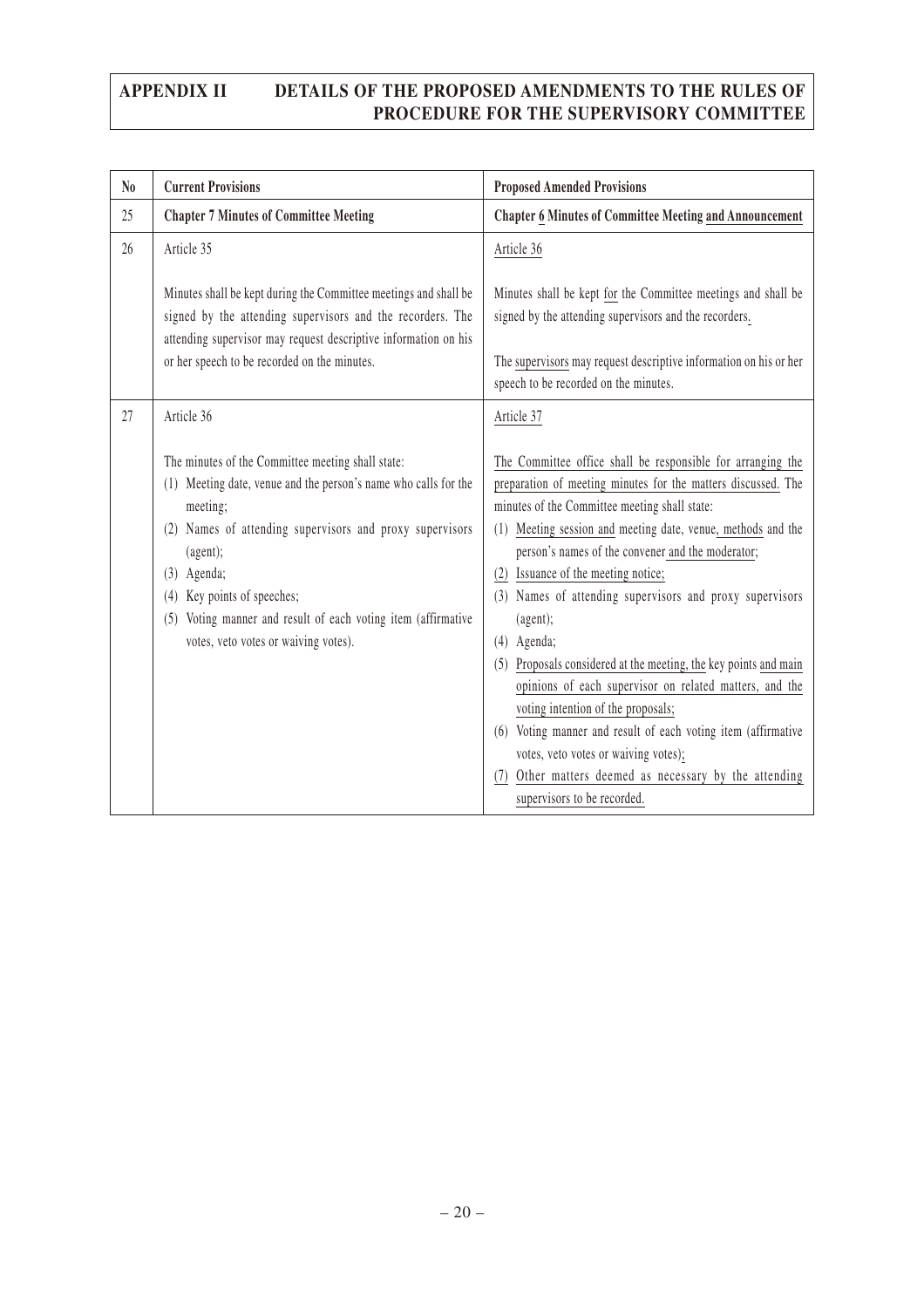| N <sub>0</sub> | <b>Current Provisions</b>                                                                                                                                                                                                                                  | <b>Proposed Amended Provisions</b>                                                                                                                                                                                                                                                                                                                                                                                                                                                                                                                                                                                        |
|----------------|------------------------------------------------------------------------------------------------------------------------------------------------------------------------------------------------------------------------------------------------------------|---------------------------------------------------------------------------------------------------------------------------------------------------------------------------------------------------------------------------------------------------------------------------------------------------------------------------------------------------------------------------------------------------------------------------------------------------------------------------------------------------------------------------------------------------------------------------------------------------------------------------|
| 28             | N/A, the clause is newly added and numbering of articles<br>afterwards would be updated accordingly.                                                                                                                                                       | New Article 40<br>Matters in relation to the announcement on the resolutions made<br>by the Committee shall be handled by the secretary to the board of<br>directors pursuant to the applicable regulations of the securities<br>regulatory authorities of the place where the Company's shares<br>are listed. Before announcement of the resolutions, the attending<br>supervisors, other attendants, and the recording and service staff<br>shall be obliged to keep the content of the resolutions<br>confidential.                                                                                                    |
| 29             | N/A, the clause is newly added and numbering of articles<br>afterwards would be updated accordingly.                                                                                                                                                       | New Article 41<br>Unless otherwise specified, terms used in the Rules shall have the<br>same meanings as those defined in the Articles of Association.                                                                                                                                                                                                                                                                                                                                                                                                                                                                    |
| 30             | Article 39<br>Any matter not provided herein shall be pursuant to applicable<br>laws and regulations, and the Articles of Association.                                                                                                                     | Article 42<br>Any matter not provided herein or in case of any inconsistency<br>between the Rules and provisions of the laws, administrative<br>regulations, departmental rules, relevant regulatory documents,<br>the rules of the stock exchanges where the shares of the Company<br>are listed and the Articles of Association as stipulated from time<br>to time, the provisions of the relevant laws, administrative<br>regulations, departmental rules, relevant regulatory documents,<br>rules of the stock exchanges where the shares of the Company are<br>listed and the Articles of Association shall prevail. |
| 31             | Article 40<br>In case of any inconsistency between this Charter and provisions<br>of the Company Law, other applicable laws and regulations, other<br>regulatory documents and the Articles of Association, the<br>provisions of the latter shall prevail. | Deleted and merged with Article 42                                                                                                                                                                                                                                                                                                                                                                                                                                                                                                                                                                                        |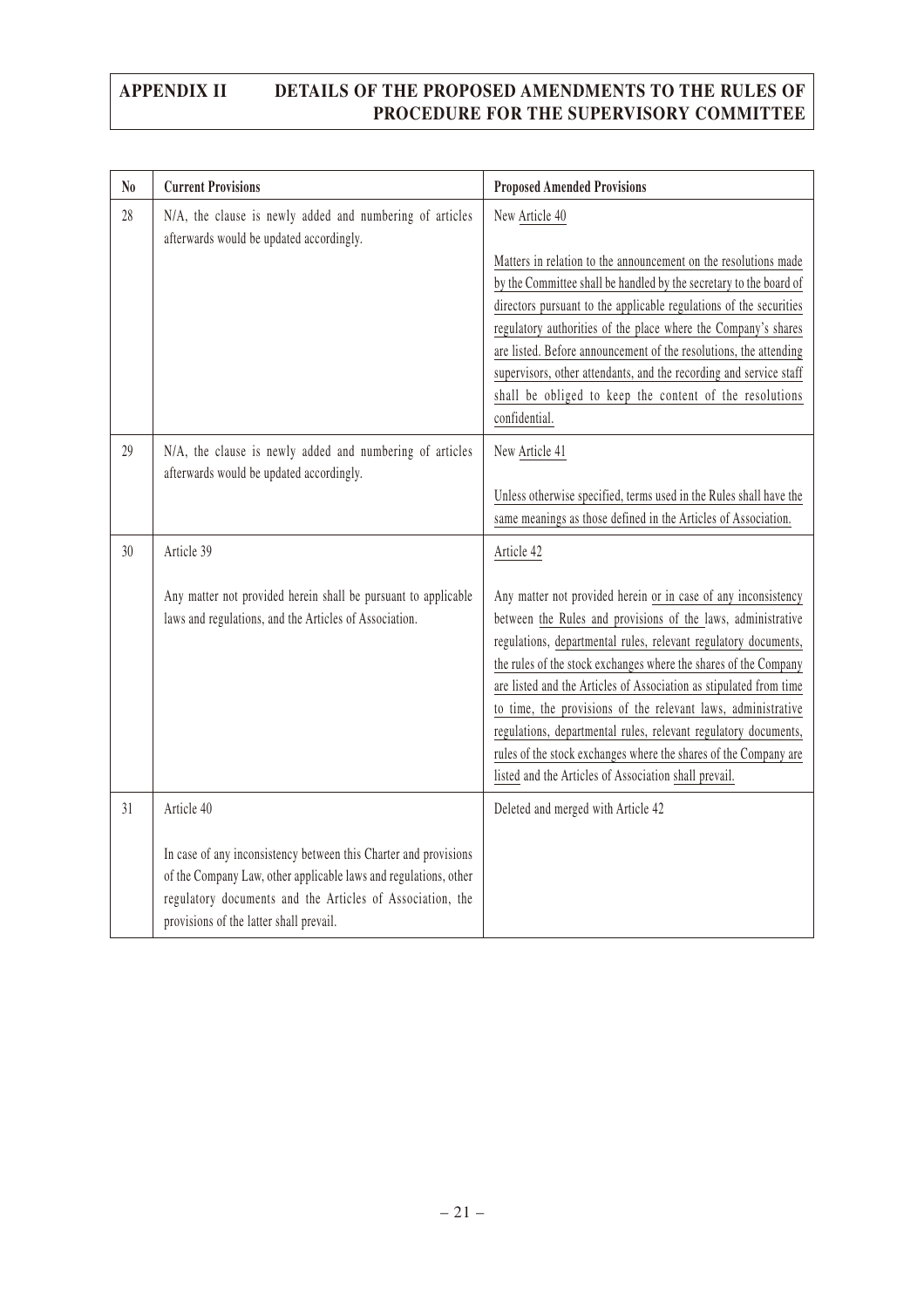| $\mathbf{N}\mathbf{0}$ | <b>Current Provisions</b>                                                                                             | <b>Proposed Amended Provisions</b>                                                                                                                                                                         |
|------------------------|-----------------------------------------------------------------------------------------------------------------------|------------------------------------------------------------------------------------------------------------------------------------------------------------------------------------------------------------|
| 32                     | Article 41                                                                                                            | Article 43                                                                                                                                                                                                 |
|                        | This Charter, and any amendment thereof, shall take effect upon<br>the approval of the shareholders' general meeting. | The Rules shall be formulated by the Committee, approved by a<br>majority of the Committee, and then reported to the shareholders'<br>general meeting for approval to become effective and<br>enforceable. |
| 33                     | N/A, the clause is newly added and numbering of articles<br>afterwards would be updated accordingly.                  | New Article 44<br>The terms "or more", "at least" and "before" as mentioned herein<br>shall include the given figure; "over", "more than", "less than", or<br>"lower" shall not include the given figure.  |

In amending the Rules, if there is any change to the article number in the Rules due to the addition, deletion or re-arrangement of certain articles, the relevant articles in the revised Rules shall be renumbered and the cross reference to the relevant articles shall be changed accordingly.

Shareholders of the Company should be aware that the English version of the Rules (and/or the proposed amendments thereto) is an approximate translation of the Chinese version of the Rules of Procedure for the Supervisory Committee and is provided for reference only. The Chinese version of the Rules shall prevail in the case there are discrepancies in the translation and/or inconsistencies between the two versions.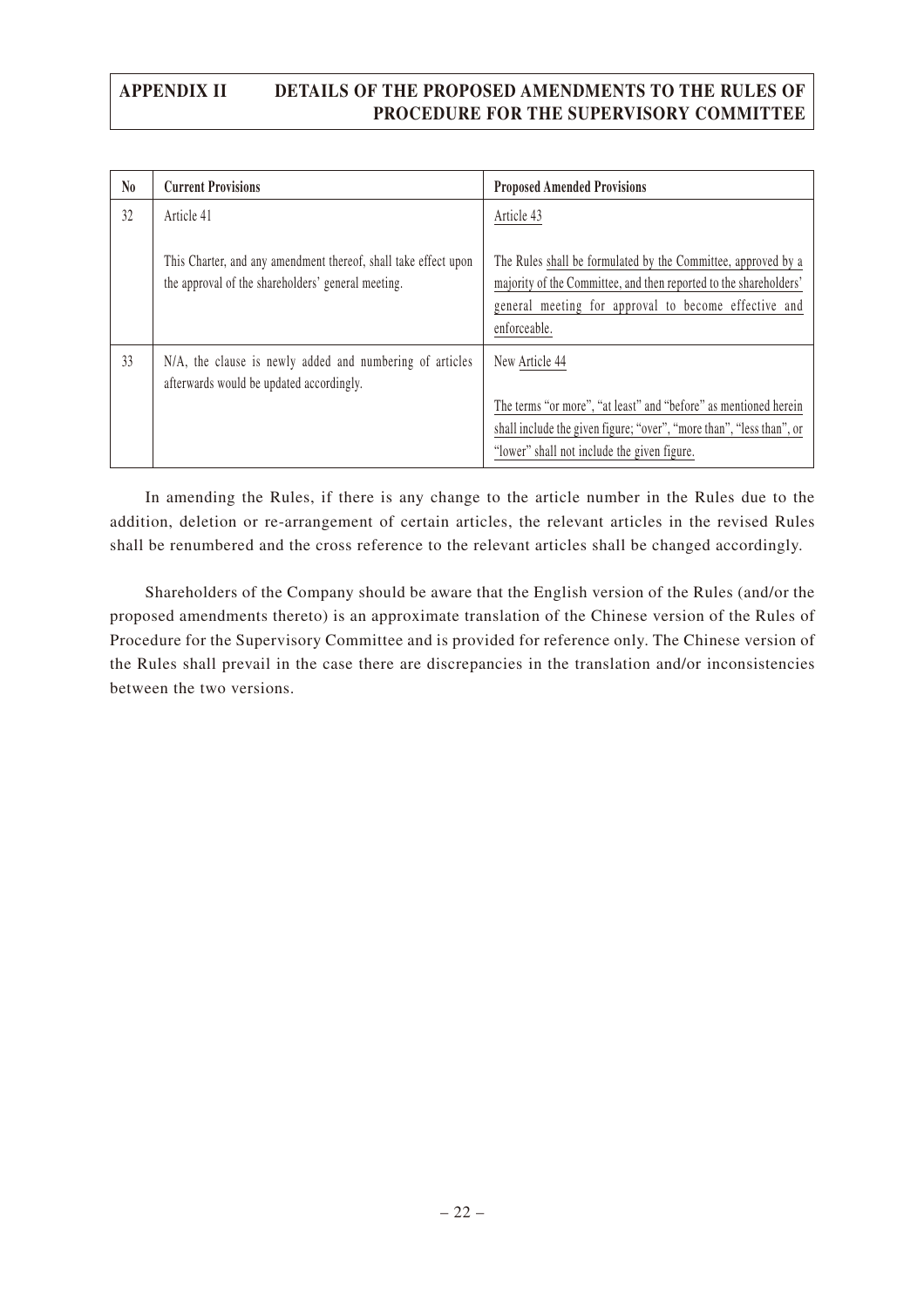



**中國通信服務股份有限公司**

## **CHINA COMMUNICATIONS SERVICES CORPORATION LIMITED**

*(A joint stock limited company incorporated in the People's Republic of China with limited liability)* **(Stock Code: 552)**

#### **SUPPLEMENTAL NOTICE OF THE ANNUAL GENERAL MEETING**

We refer to the notice (the "**Previous Notice**") of the annual general meeting (the "**AGM**") of China Communications Services Corporation Limited (the "**Company**") dated 28 April 2022, which set out the venue of the AGM and the resolutions to be tabled at the AGM for Shareholders' approval.

**SUPPLEMENTAL NOTICE IS HEREBY GIVEN** that the AGM, which will be held as originally scheduled at 10:00 a.m. on Friday, 17 June 2022 at Block No.1, Compound No.1, Fenghuangzui Street, Fengtai District, Beijing, the PRC, will consider and, if thought fit, pass the following resolutions, in addition to the resolutions set out in the Previous Notice:

#### **ORDINARY RESOLUTIONS**

- 6. To consider and approve, by way of separate ordinary resolutions, each of the following resolutions in relation to the re-election/election of the members of the sixth session of the Board:
	- 6.1 **THAT** the election of Mr. Liu Guiqing as an executive director of the company be and is hereby considered and approved, with effect from the date on which this resolution is passed until the expiration of the term of office of the sixth session of the Board; **THAT** a director of the Company be and is hereby authorized to sign on behalf of the Company the director's service contract with Mr. Liu Guiqing, and **THAT** the Board be and is hereby authorized to determine his remuneration.
	- 6.2 **THAT** the re-election of Mr. Huang Xiaoqing as an executive director of the company be and is hereby considered and approved, with effect from the date on which this resolution is passed until the expiration of the term of office of the sixth session of the Board; **THAT** a director of the Company be and is hereby authorized to sign on behalf of the Company the director's service contract with Mr. Huang Xiaoqing, and **THAT** the Board be and is hereby authorized to determine his remuneration.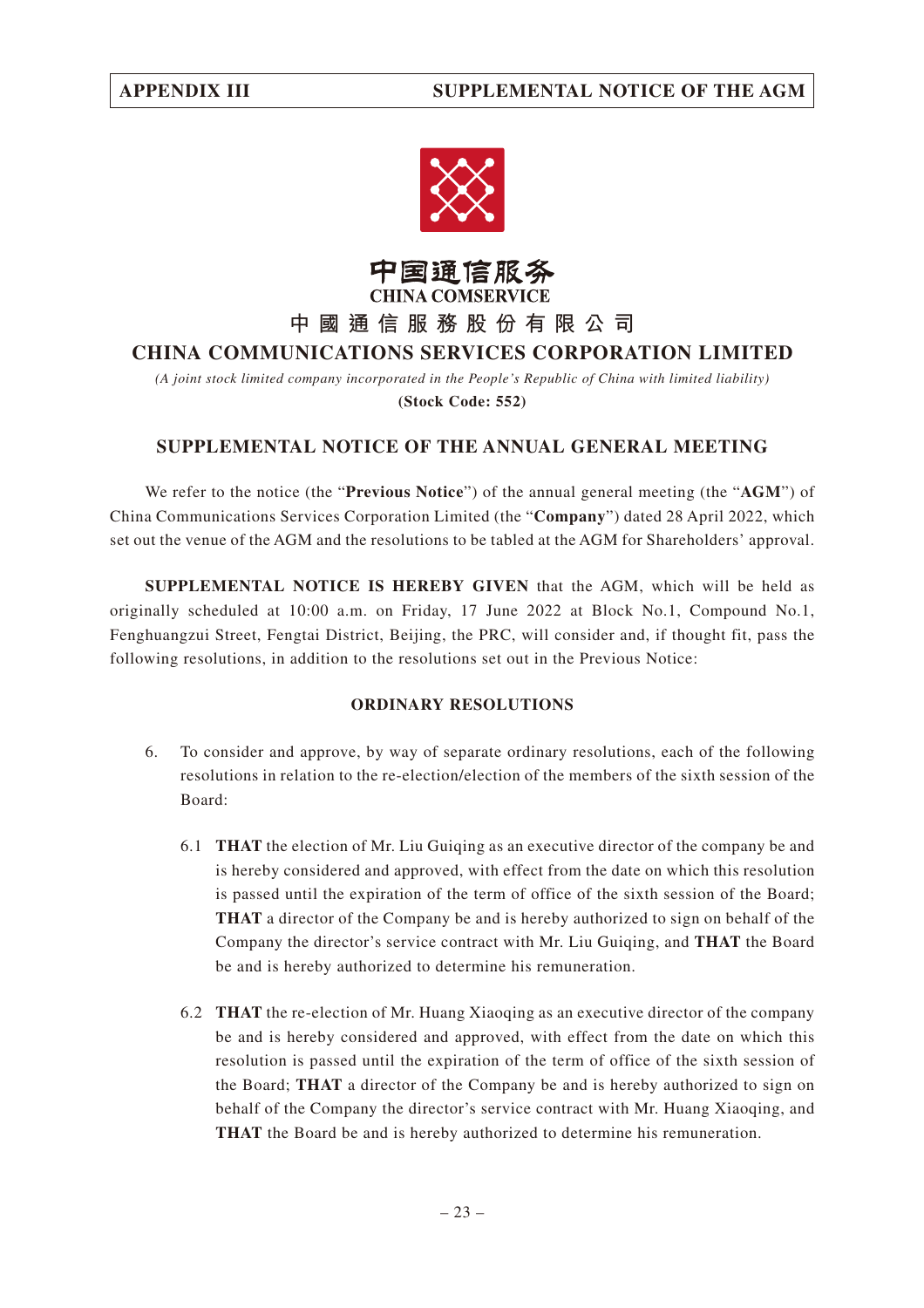- 6.3 **THAT** the re-election of Ms. Zhang Xu as an executive director of the company be and is hereby considered and approved, with effect from the date on which this resolution is passed until the expiration of the term of office of the sixth session of the Board; **THAT** a director of the Company be and is hereby authorized to sign on behalf of the Company the director's service contract with Ms. Zhang Xu, and **THAT** the Board be and is hereby authorized to determine her remuneration.
- 6.4 **THAT** the re-election of Mr. Gao Tongqing as a non-executive director of the company be and is hereby considered and approved, with effect from the date on which this resolution is passed until the expiration of the term of office of the sixth session of the Board; **THAT** a director of the Company be and is hereby authorized to sign on behalf of the Company the director's service contract with Mr. Gao Tongqing, and **THAT** the Board be and is hereby authorized to determine his remuneration.
- 6.5 **THAT** the re-election of Mr. Mai Yanzhou as a non-executive director of the company be and is hereby considered and approved, with effect from the date on which this resolution is passed until the expiration of the term of office of the sixth session of the Board; **THAT** a director of the Company be and is hereby authorized to sign on behalf of the Company the director's service contract with Mr. Mai Yanzhou, and **THAT** the Board be and is hereby authorized to determine his remuneration.
- 6.6 **THAT** the re-election of Mr. Huang Zhen as a non-executive director of the company be and is hereby considered and approved, with effect from the date on which this resolution is passed until the expiration of the term of office of the sixth session of the Board; **THAT** a director of the Company be and is hereby authorized to sign on behalf of the Company the director's service contract with Mr. Huang Zhen, and **THAT** the Board be and is hereby authorized to determine his remuneration.
- 6.7 **THAT** the re-election of Mr. Siu Wai Keung, Francis as an independent non-executive director of the company be and is hereby considered and approved, with effect from the date on which this resolution is passed until the expiration of the term of office of the sixth session of the Board; **THAT** a director of the Company be and is hereby authorized to sign on behalf of the Company the director's service contract with Mr. Siu Wai Keung, Francis, and **THAT** the Board be and is hereby authorized to determine his remuneration.
- 6.8 **THAT** the re-election of Mr. Lv Tingjie as an independent non-executive director of the company be and is hereby considered and approved, with effect from the date on which this resolution is passed until the expiration of the term of office of the sixth session of the Board; **THAT** a director of the Company be and is hereby authorized to sign on behalf of the Company the director's service contract with Mr. Lv Tingjie, and **THAT** the Board be and is hereby authorized to determine his remuneration.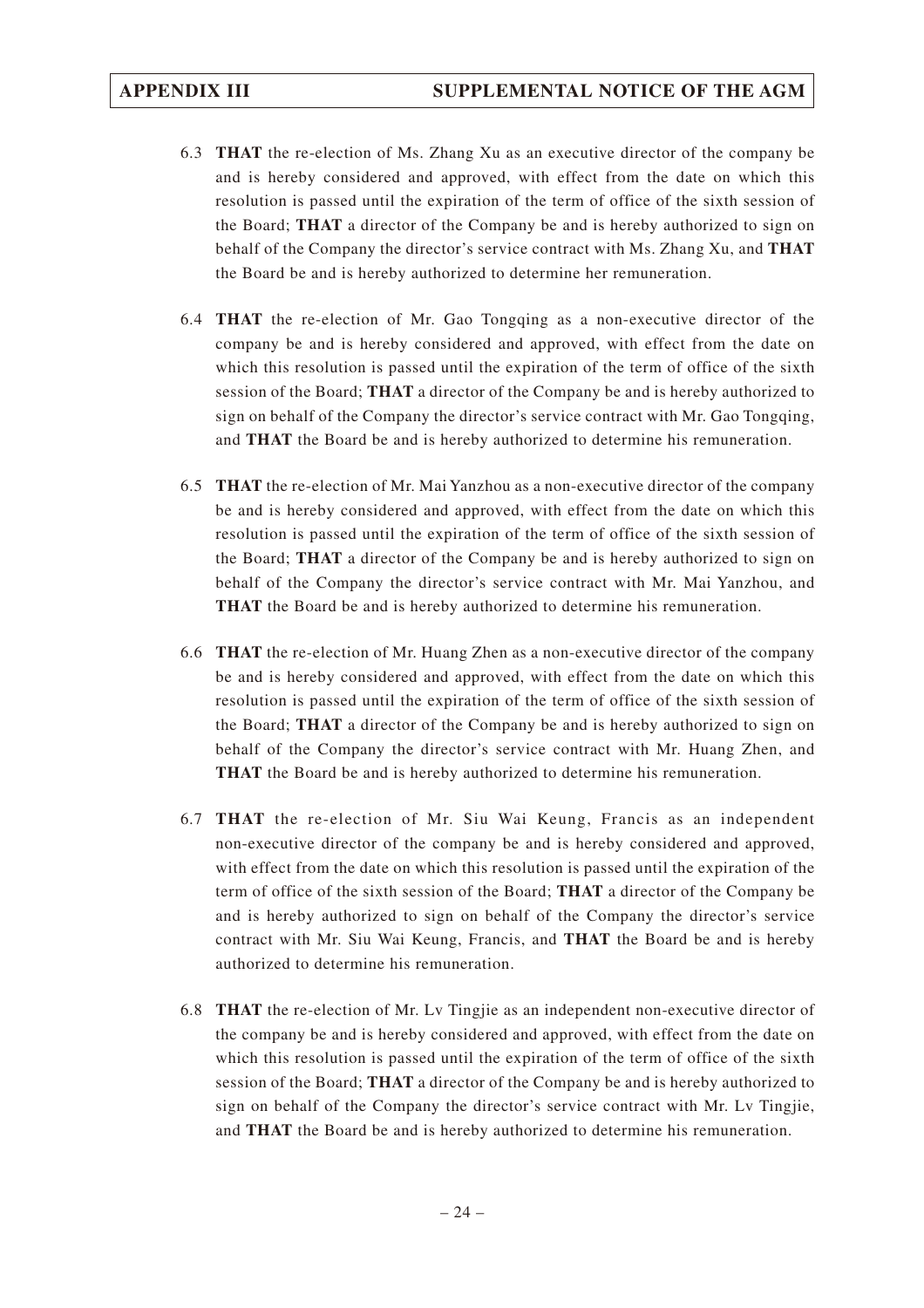- 6.9 **THAT** the election of Mr. Wang Qi as an independent non-executive director of the company be and is hereby considered and approved, with effect from the date on which this resolution is passed until the expiration of the term of office of the sixth session of the Board; **THAT** a director of the Company be and is hereby authorized to sign on behalf of the Company the director's service contract with Mr. Wang Qi, and **THAT** the Board be and is hereby authorized to determine his remuneration.
- 6.10 **THAT** the election of Mr. Wang Chunge as an independent non-executive director of the company be and is hereby considered and approved, with effect from the date on which this resolution is passed until the expiration of the term of office of the sixth session of the Board; **THAT** a director of the Company be and is hereby authorized to sign on behalf of the Company the director's service contract with Mr. Wang Chunge, and **THAT** the Board be and is hereby authorized to determine his remuneration.
- 7. To consider and approve, by way of separate ordinary resolutions, each of the following resolutions in relation to the re-election/election of the members of the sixth session of the Supervisory Committee (shareholder representative supervisors):
	- 7.1 **THAT** the re-election of Ms. Ye Lichun as a supervisor of the company be and is hereby considered and approved, with effect from the date on which this resolution is passed until the expiration of the term of office of the sixth session of the Supervisory Committee; **THAT** a director of the Company be and is hereby authorized to sign on behalf of the Company the supervisor's service contract with Ms. Ye Lichun, and **THAT** the Supervisory Committee be and is hereby authorized to determine her remuneration.
	- 7.2 **THAT** the election of Ms. Cai Manli as a supervisor of the company be and is hereby considered and approved, with effect from the date on which this resolution is passed until the expiration of the term of office of the sixth session of the Supervisory Committee; **THAT** a director of the Company be and is hereby authorized to sign on behalf of the Company the supervisor's service contract with Ms. Cai Manli, and **THAT** the Supervisory Committee be and is hereby authorized to determine her remuneration.
- 8. **THAT** the amendments to the Rules of Procedure for the Supervisory Committee of the Company be considered and approved.

By Order of the Board **China Communications Services Corporation Limited Chung Wai Cheung, Terence** *Company Secretary*

Beijing, PRC 31 May 2022